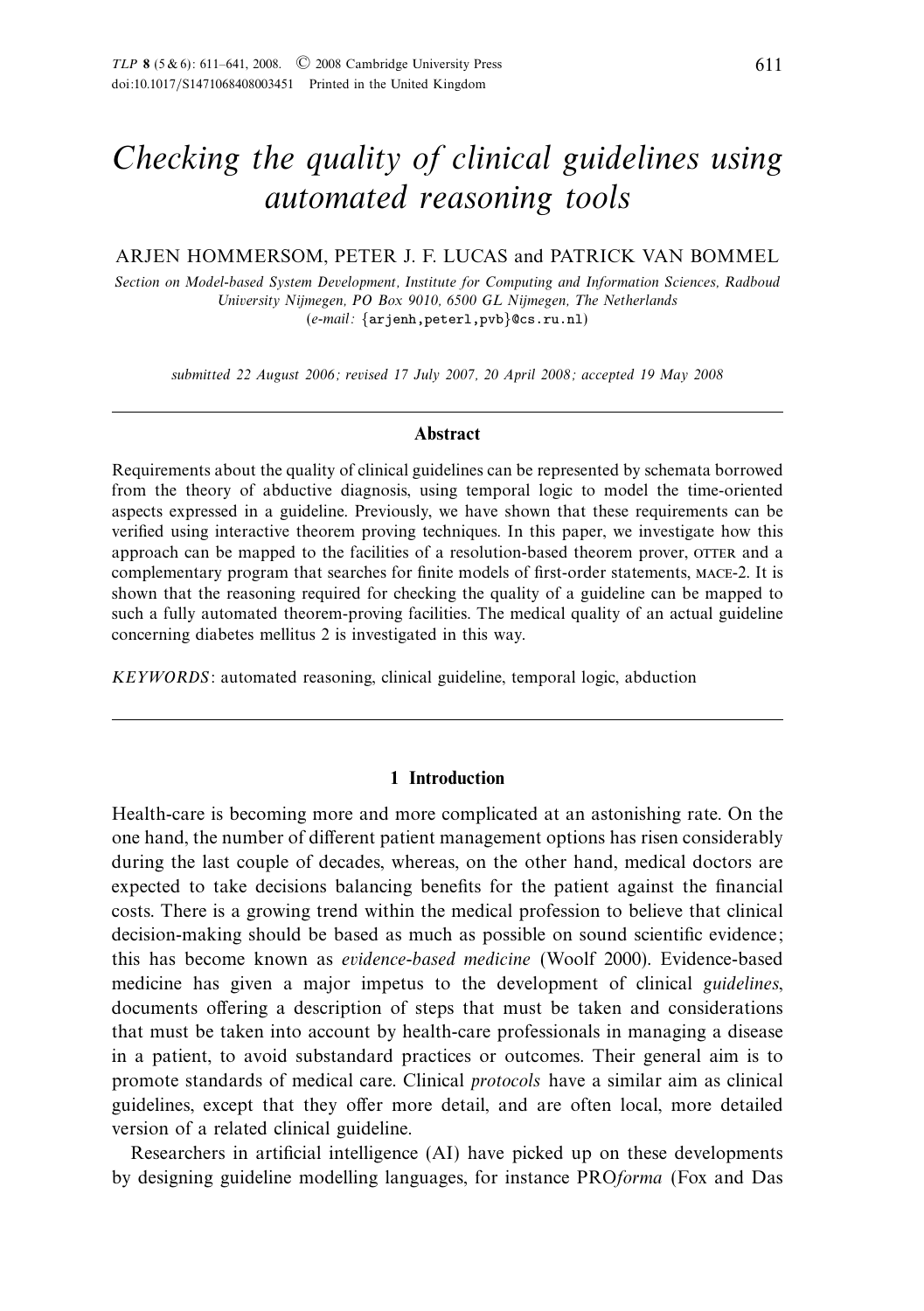2000) and GLIF3 (Peleg et al. 2000) that may be useful in developing computerbased representations of guidelines. Some of them, for example the Asgaard project (Shahar et al. 1998), the CREDO project (Fox et al. 2006) and the GLARE project (Terenziani et al. 2001, 2003), are also involved in the design of tools that support the development of clinical guidelines. These languages and tools have been evolving since 1990s, a process that is gaining momentum due to the increased interest in guidelines within the medical community. Researchers in artificial intelligence see guidelines as good real-world examples of highly structured, systematic documents that are amenable to formalisation.

Compared to the amount of work that has been put into the formalisation of clinical guidelines, verification of guidelines has received relatively little attention. In Shiffman and Greenes (1994), logic was used to check whether a set of recommendations is complete, to find out whether or not the recommendations are logically consistent and to recognise ambiguous rules if they are present. Checking the consistency of temporal scheduling constraints has also been investigated (Duftschmid et al. 2002). Most of the work done in the area of formal verification of clinical guidelines, i.e. proving correctness properties using formal methods, is of more recent years, e.g. as done in the Protocure project<sup>1</sup> with the use of interactive theorem proving (Ten Teije et al. 2006; Hommersom et al. 2007) and model checking (Bäumler et al. 2006; Groot et al. 2007).

This paper explores the use of automated deduction for the verification of clinical guidelines. For the rapid development of good quality guidelines it is required that guidelines can be at least partially verified automatically; unfortunately, as of yet, there are no verification methods that can be readily used by guideline developers. Previously, it was shown that for reasoning about models of medical knowledge, for example in the context of medical expert systems (Lucas 1993), classical automated reasoning techniques (e.g. Robinson 1965; Wos et al. 1984) are a practical option. Important for the reasoning about knowledge in clinical guidelines is its temporal nature; time plays a part in the physiological mechanisms as well as in the exploration of treatment plans. As far as we know, the application of automated reasoning techniques to guideline knowledge has as yet not been investigated. The guideline we studied to this purpose has a structure similar to other guidelines and the verification principles used have sufficient generality. Thus, the results of the study go beyond the actual guideline studied.

There are two approaches to check the quality of clinical guidelines using formal methods: (1) the object-level approach amounts to translating a guideline to a formal language, such as Asbru (Shahar *et al.* 1998), and subsequently applying program verification or logical methods to analyse the resulting representation for establishing whether certain domain-specific properties hold; (2) the *meta-level* approach, which consists of formalising general requirements to which a guideline should comply and then investigating whether this is the case. Here we are concerned with the meta-level approach to guideline-quality checking. For example, a good-quality clinical guideline regarding treatment of a disorder should preclude the prescription of redundant

<sup>1</sup> http://www.protocure.org [Accessed: 21 May 2008].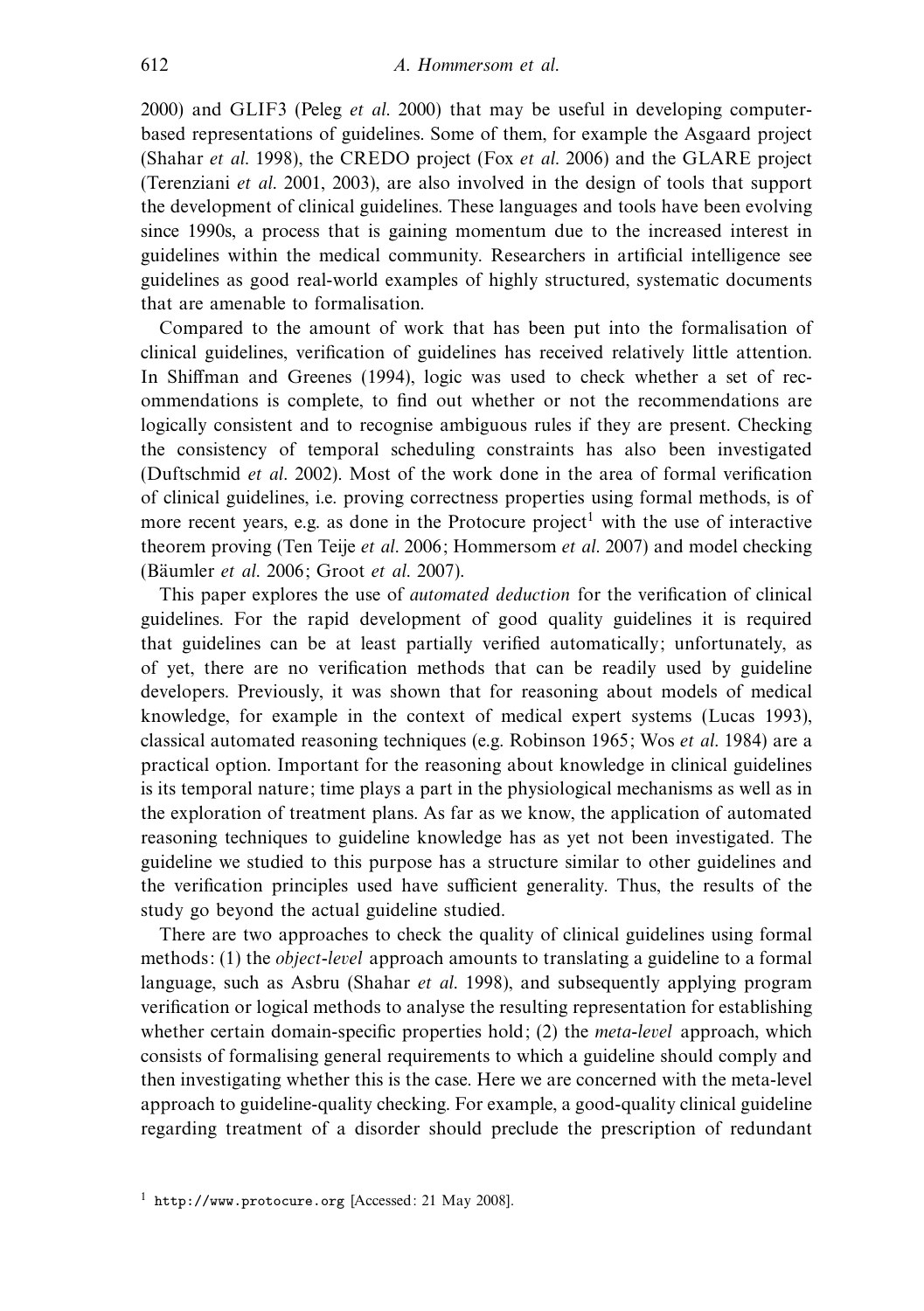drugs or advise against the prescription of treatment that is less effective than some alternative. An additional goal of this paper is to establish how feasible it is to implement such meta-reasoning techniques in existing tools for automated deduction for the purpose of quality checking of a clinical guideline.

Previously, we have shown that the theory of abductive diagnosis can be taken as a foundation for the formalisation of quality criteria of a clinical guideline (Lucas 2003) and that these can be verified using (interactive) program verification techniques (Hommersom et al. 2007). In this paper, we provide an alternative to this approach by translating this formalism, a restricted part of temporal logic, to standard first-order logic. Furthermore, the quality criteria are interpreted in such a way that they can be stated in terms of a monotonic entailment relation. We show that, because of the restricted language needed for the formalisation of the guideline knowledge, the translation is a relatively simple fragment of first-order logic which is amended to automated verification. Thus, we show that it is indeed possible, while not easy, to cover the route from informal medical knowledge to a logical formalisation and automated verification.

The meta-level approach that is used here is particularly important for the design of clinical guidelines, because it corresponds to a type of reasoning that occurs during the guideline development process. Clearly, quality checks are useful during this process; however, the design of a guideline can be seen as a very complex process where formulation of knowledge and construction of conclusions and corresponding recommendations are intermingled. This makes it cumbersome to do interactive verification of hypotheses concerning the optimal recommendation during the construction of such a guideline, because guideline developers do not generally have the necessary background in formal methods to construct such proofs interactively. Automated theorem proving could therefore be potentially more beneficial for supporting the guideline development process.

The paper is organised as follows. In the next section, we start by explaining what clinical guidelines are, and a method for formalising guidelines by temporal logic is briefly reviewed. In Section 3 the formalisation of guideline quality using a meta-level scheme that comes from the theory of abductive diagnosis is described. The guideline on the management of diabetes mellitus type 2 that has been used in the case study is given attention in Section 4 and a formalisation of this is given as well. An approach to check the quality of this guideline using the reasoning machinery offered by automated reasoning tools is presented in Section 5. Finally, Section 6 discusses what has been achieved, and the advantages and limitations of this approach are brought into perspective. In particular, we will discuss the role of automated reasoning in quality checking guidelines in comparison to alternative techniques such as model checking and interactive verification.

#### **2 Framework**

In this section, we review the basics about clinical guidelines and the temporal logic used in the remainder of the paper.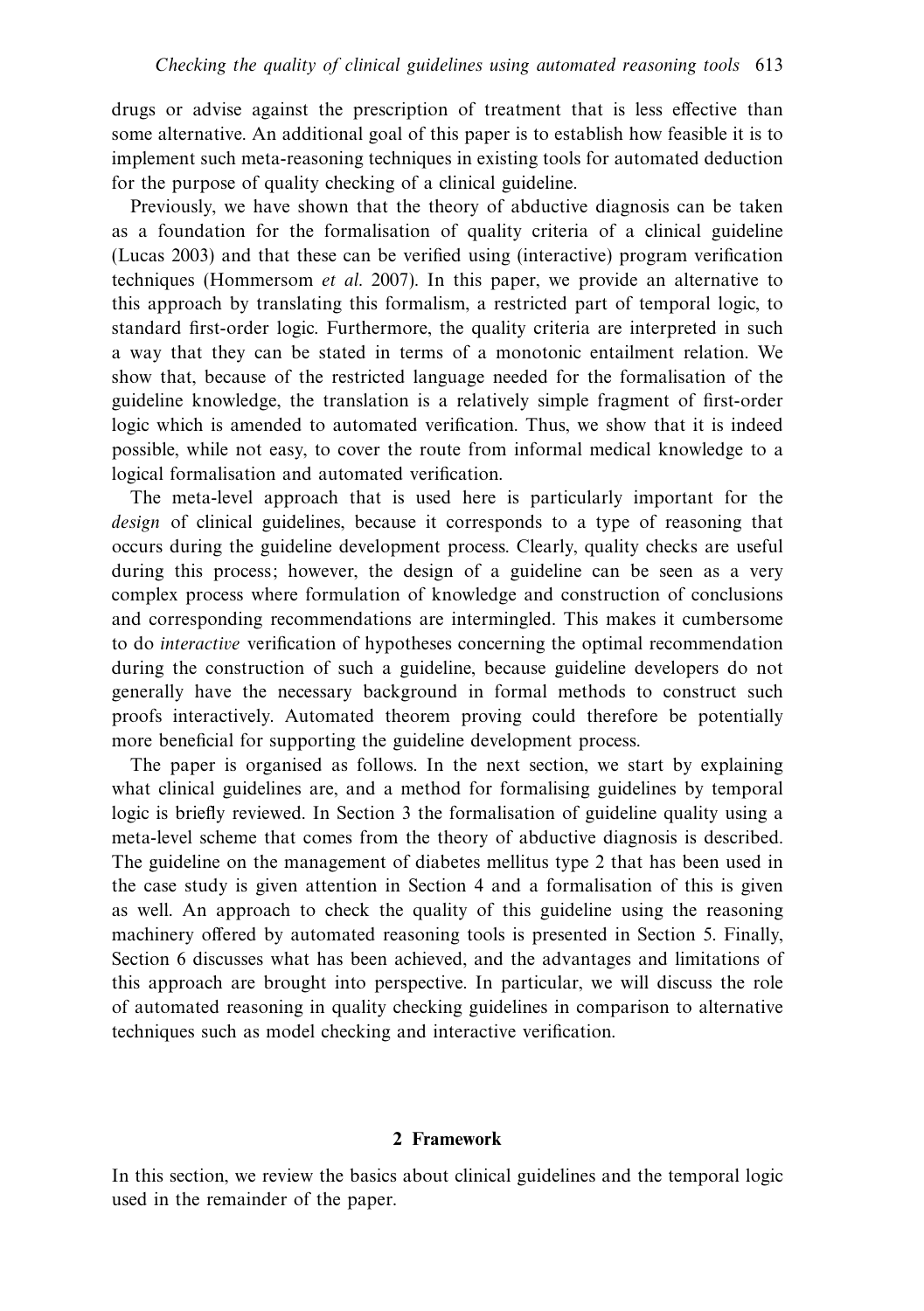Table 1. Tiny fragment of a clinical guideline on the management of diabetes mellitus type 2.

- Step 1: diet
- Step 2: if Quetelet Index (QI)  $\leq$  27, prescribe a sulfonylurea drug; otherwise, prescribe a biguanide drug
- Step 3: combine a sulfonylurea drug and biguanide (replace one of these by a *α*glucosidase inhibitor if side-effects occur)
- Step 4: one of the following:
	- oral anti-diabetics and insulin
	- only insulin

If one of the steps *s*, where  $s = 1, 2, 3$  is ineffective, the management moves to step  $s + 1$ .

# *2.1 Clinical guidelines*

A clinical guideline is a structured document, containing detailed advice on the management of a particular disorder or group of disorders, aimed at health-care professionals. As modern guidelines are based on scientific evidence, they contain information about the quality of the evidence on which particular statements are based; e.g. statements at the highest recommendation level are usually obtained from randomised clinical trials (Woolf 2000).

The design of a clinical guideline is far from easy. Firstly, the gathering and classification of the scientific evidence underlying and justifying the recommendations mentioned in a guideline are time consuming and require considerable expertise of the medical field concerned. Secondly, clinical guidelines are very detailed, and making sure that all the information contained in the guideline is complete for the guideline's purpose and based on sound medical principles is a hard work.

An example of a part of a guideline is the following (translated) text:

- (1) Refer to a dietist; check blood glucose after three months
- (2) If case (1) fails and Quetelet Index (QI)  $\leq 27$ , then administer a sulfonylureum derivate (e.g. tolbutamide, 500 mg once a day, max. 1000 mg two per day) and in case of Quetelet Index  $(QI) > 27$  biguanide (500 mg once a day, max. 1000 mg thrice a day); start with lowest dosage, increase each 2–4 weeks if necessary

It is part of a real-world guideline for general practitioners about the treatment of diabetes mellitus type 2. Part of this description includes details about dosage of drugs at specific time periods. As we want to reason about the general structure of the guideline, rather than about dosages or specific time periods, we have made an abstraction as shown in Table 1. This guideline fragment is used in this paper as a running example.

Guidelines can be as large as 100 pages; however, the number of recommendations they include are typically few. In complicated diseases, each type of disease is typically described in different sections of a guideline, which provides ways to modularise the formalisation in a natural fashion. For example, in the Protocure project, we have formalised an extensive guideline about breast cancer treatment, which includes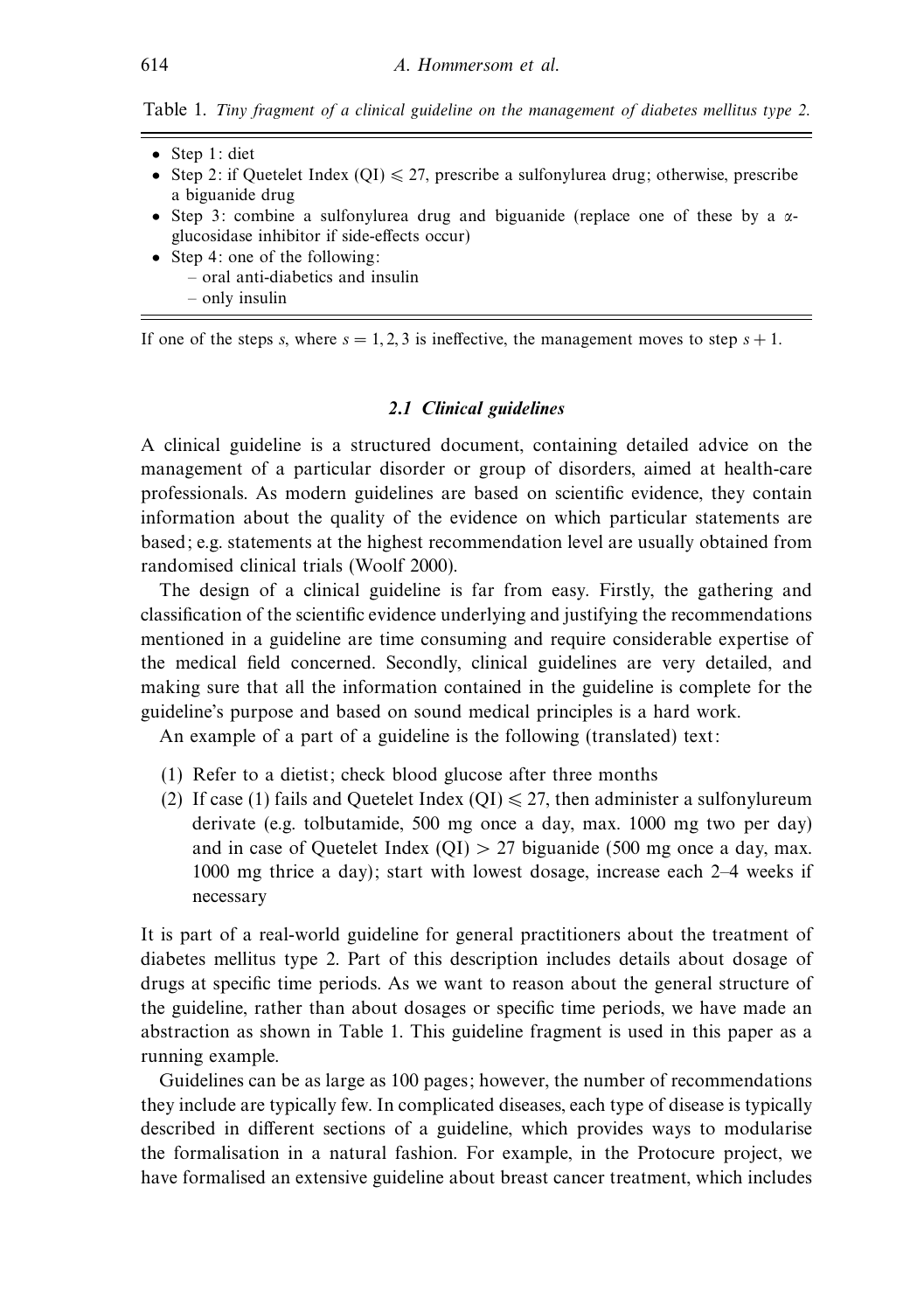recommendations very similar in nature and structure to the abstraction shown in Table 1. In this sense, the fragment in Table 1 can be looked upon as one of the recommendations in any guideline whatever its size. Clinical protocols are normally more detailed, and the abstraction used here will not be appropriate if one wishes to consider such details in the verification process. For example, in the Protocure project we also carried out work on the verification of a clinical protocol about the management of neonatal jaundice, where we focussed on the levels of a substance in the blood (bilirubin) (Ten Teije et al. 2006). Clearly, in this case abstracting away from substance levels would be inappropriate.

The conclusions that can be reached by the rest of the paper are relative to the abstraction that was chosen. The logical methods that we employ are related to this level of abstraction, even though other logical methods are available to deal with issues such as more detailed temporal reasoning (Moszkowski 1985) or probabilities (Kersting and De Raedt 2000; Richardson and Domingos 2006), which might be necessary for some guidelines or protocols. Nonetheless, where development of an abstraction of a medical document will be necessary for any verification task, the way it is done is dependent on what is being verified and the nature of the document. The level of abstraction that we employ allow us to reason about the structure and effects of treatments, which, in our view, is the most important aspect of many guidelines.

One way to use formal methods in the context of guidelines is to automatically verify whether or not a clinical guideline fulfils particular properties, such as whether it complies with quality indicators as proposed by health-care professionals (Marcos et al. 2002). For example, using particular patient assumptions such as that after treatment, the levels of a substance are dangerously high or low, it is possible to check whether this situation does or does not violate the guideline. However, verifying the effects of treatment as well as examining whether a developed clinical guideline complies with the global criteria, such as that it avoids the prescription of redundant drugs or the request of tests that are superfluous, is difficult to impossible if only the guideline text is available. Thus, the capability to check whether a guideline fulfils particular medical objectives may require the availability of more medical knowledge than is actually specified in a clinical guideline. How much additional knowledge is required may vary from guideline to guideline. In the development of the theory below it is assumed that at least some medical background knowledge is required; the extent and the purpose of that background knowledge is subsequently established using the diabetes mellitus type 2 guideline. The development, logical implementation and evaluation of a formal method that supports this process is the topic of the remainder of the paper.

# *2.2 Using temporal logic in clinical guidelines*

Many representation languages for formalising and reasoning about medical knowledge have been proposed, e.g. predicate logic (Lucas 1993), (heuristic) rule-based systems (Shortliffe 1974) and causal representations (Patil 1981). It is not uncommon to abstract from time these representations; however, as medical management is very much a time-oriented process, guidelines should be looked upon in a temporal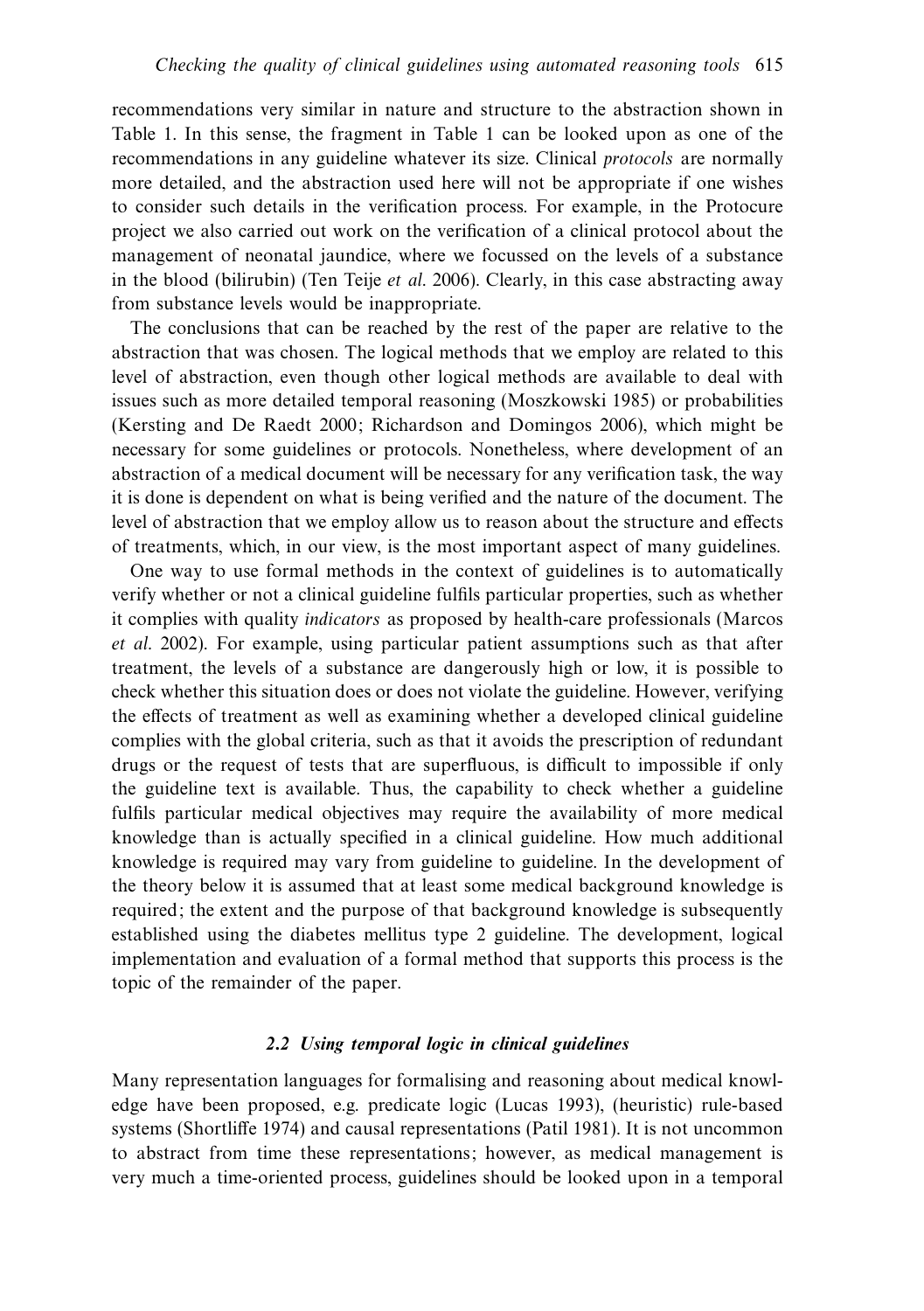| Notation                          | Informal meaning                                                                   | Formal meaning                                                                                                                                                                                                    |
|-----------------------------------|------------------------------------------------------------------------------------|-------------------------------------------------------------------------------------------------------------------------------------------------------------------------------------------------------------------|
| $H\varphi$<br>$\varphi \cup \psi$ | $\varphi$ has always been true in the past<br>$\varphi$ is true until $\psi$ holds | $t \vDash H\varphi$ iff $\forall t' < t : t' \vDash \varphi$<br>$\models \varphi \cup \psi \text{ iff } \exists t' \geq t : t' \models \psi$<br>and $\forall t'': t \leq t'' < t' \rightarrow t'' \vDash \varphi$ |

Table 2. Used temporal operators; *t* stands for a time instance.

setting. It has been shown previously that the step-wise, possibly iterative, execution of a guideline, such as the example in Table 1, can be described precisely by means of temporal logic (Ten Teije et al. 2006). In a more practical setting it is useful to support the modelling process by means of tools. There is promising research for maintaining a logical knowledge base in the context of the semantic web (e.g. the Protégé-OWL editor<sup>2</sup>), and the logical formalisation described in this paper could profit from the availability of such tools.

The temporal logic that we use here is a modal logic, where relationships between worlds in the usual possible-world semantics of modal logic is understood as time order, i.e. formulae are interpreted in a *temporal frame*  $\mathcal{F} = (\mathbb{T}, <, I)$ , where  $\mathbb{T}$  is the set of intervals or time points,  $\lt$  a time ordering and *I* an interpretation of the language elements with respect to  $\mathbb T$  and  $\lt$ . The language of first-order logic, with equality and unique names assumption, is augmented with the operators U, H, G, P and F, where the temporal semantics of the first two operators is defined in Table 2. The last four operators are simply defined in terms of the first two operators:

| $\vDash \mathsf{P}\varphi \leftrightarrow \neg \mathsf{H} \neg \varphi$ | (somewhere in the past)          |
|-------------------------------------------------------------------------|----------------------------------|
| $\vDash \mathsf{F}\phi \leftrightarrow \mathsf{T}\mathsf{U}\phi$        | (now or somewhere in the future) |
| $\vDash$ G $\varphi \leftrightarrow \neg \mathsf{F} \neg \varphi$       | (now and always in the future)   |

This logic offers the right abstraction level to cope with the nature of the temporal knowledge in clinical guidelines required for our purposes.

Other modal operators added to the language of first-order logic include X, where X*ϕ* has the operational meaning of an execution step, followed by the execution of program part *ϕ*. Even though this operator is not explicitly used in our formalisation of medical knowledge, a principle similar to the semantics of this operator is used in Section 5.5 for reasoning about the step-wise execution of the guideline.

In addition, axioms can be added that indicate that progression in time is *linear* (there are other possible axiomatisations, such as branching time; see Turner 1985). The most important of these are:

- (1) Transitivity:  $\models$   $\mathsf{FF}\varphi \rightarrow \mathsf{F}\varphi$
- (2) Backward linearity:  $\vDash (P\phi \land P\psi) \rightarrow (P(\phi \land \psi) \lor P(\phi \land P\psi) \lor P(P\phi \land \psi))$
- (3) Forward linearity:  $\models (F\phi \land F\psi) \rightarrow (F(\phi \land \psi) \lor F(\phi \land F\psi) \lor F(F\phi \land \psi))$

Transitivity ensures that we can move along the time axis from the past into the future; backward and forward linearity ensure that the time axis does not branch.

<sup>2</sup> http://protege.stanford.edu/overview/protege-owl.html [Accessed: 21 May 2008].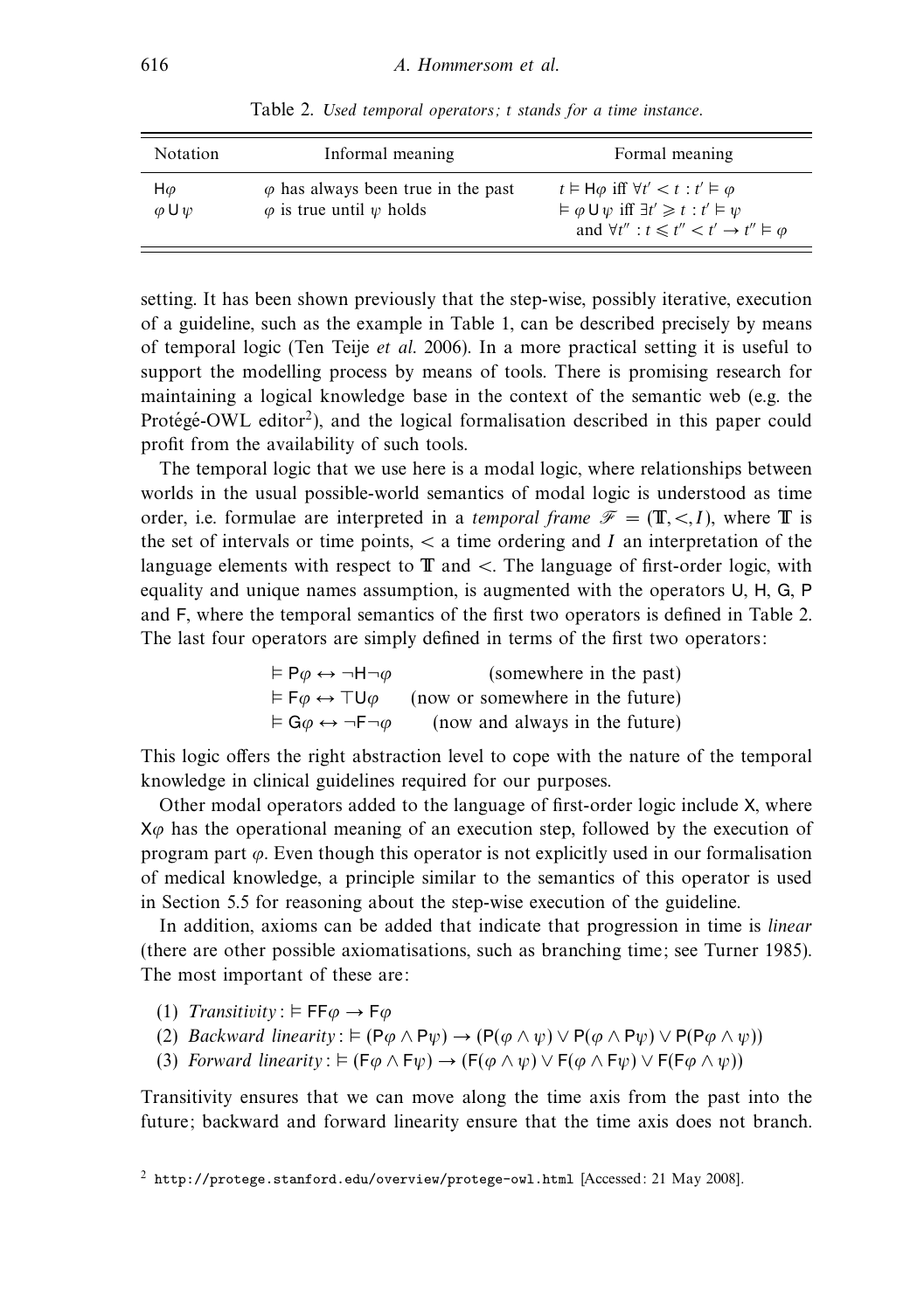Consider, for example, axiom (3), which says that if there exists a time *t* when  $\varphi$  is true, and a time  $t'$  when  $\psi$  holds, then there are three possibilities:  $\varphi$  and  $\psi$  hold at the same time or at some time in the future  $\varphi$  and further away in the future  $\psi$ hold; the meaning of the last disjunct is similar. Other useful axioms concern the boundedness of time; assuming that time has no beginning and no end, gives rise to the following axioms:  $\models H\varphi \rightarrow P\varphi$  and  $\models G\varphi \rightarrow F\varphi$ .

Alternative formal languages for modelling medical knowledge are possible. For example, differential equations describing compartmental models that are used to predict changes in physiological variables in individual patients have been shown to be useful (e.g. Lehmann 1998; Magni et al. 2000). In the context of clinical reasoning they are less useful, as they essentially concern levels of substances as a function of time and, thus, do not offer the right level of abstraction that we are after.

#### **3 Application of medical knowledge**

It is well-known that knowledge elicitation is difficult (see e.g. Evans 1988) and due to complexity and uncertainty this is particularly true for medical knowledge (see e.g. van Bemmel and Musen 2002). The effort to acquire this knowledge is dependent on the availability of the knowledge in the guideline and the complexity of the mechanisms that are involved in the development of the disease. For evidence-based guidelines, a large part of the relevant knowledge required for checking the quality of the recommendations is included in the guideline, which makes the problem more contained than the problem of arbitrary medical knowledge elicitation.

The purpose of a clinical guideline is to have a certain positive effect on the health status of a patient to which the guideline applies. To establish that this is indeed the case, knowledge concerning the normal physiology and abnormal disease-related pathophysiology of a patient is required. Some of this physiological knowledge may be missing from the clinical guidelines; however, much of this knowledge can be acquired from textbooks on medical physiology, which reduces the amount of effort required to construct such knowledge models. The latter approach was taken in this research.

It is assumed that two types of knowledge are involved in detecting the violation of good medical practice:

- Knowledge concerning the (patho)physiological mechanisms underlying the disease and the way the treatment influences these mechanisms. The knowledge involved could be causal in nature, and is an example of object-knowledge.
- Knowledge concerning good practice in treatment selection; this is metaknowledge.

Below we present some ideas on how such knowledge may be formalised using temporal logic (cf. Lucas 1995 for earlier work in the area of formal modelling of medical knowledge).

We are interested in the prescription of drugs, taking into account their mode of action. Abstracting from the dynamics of their pharmacokinetics, this can be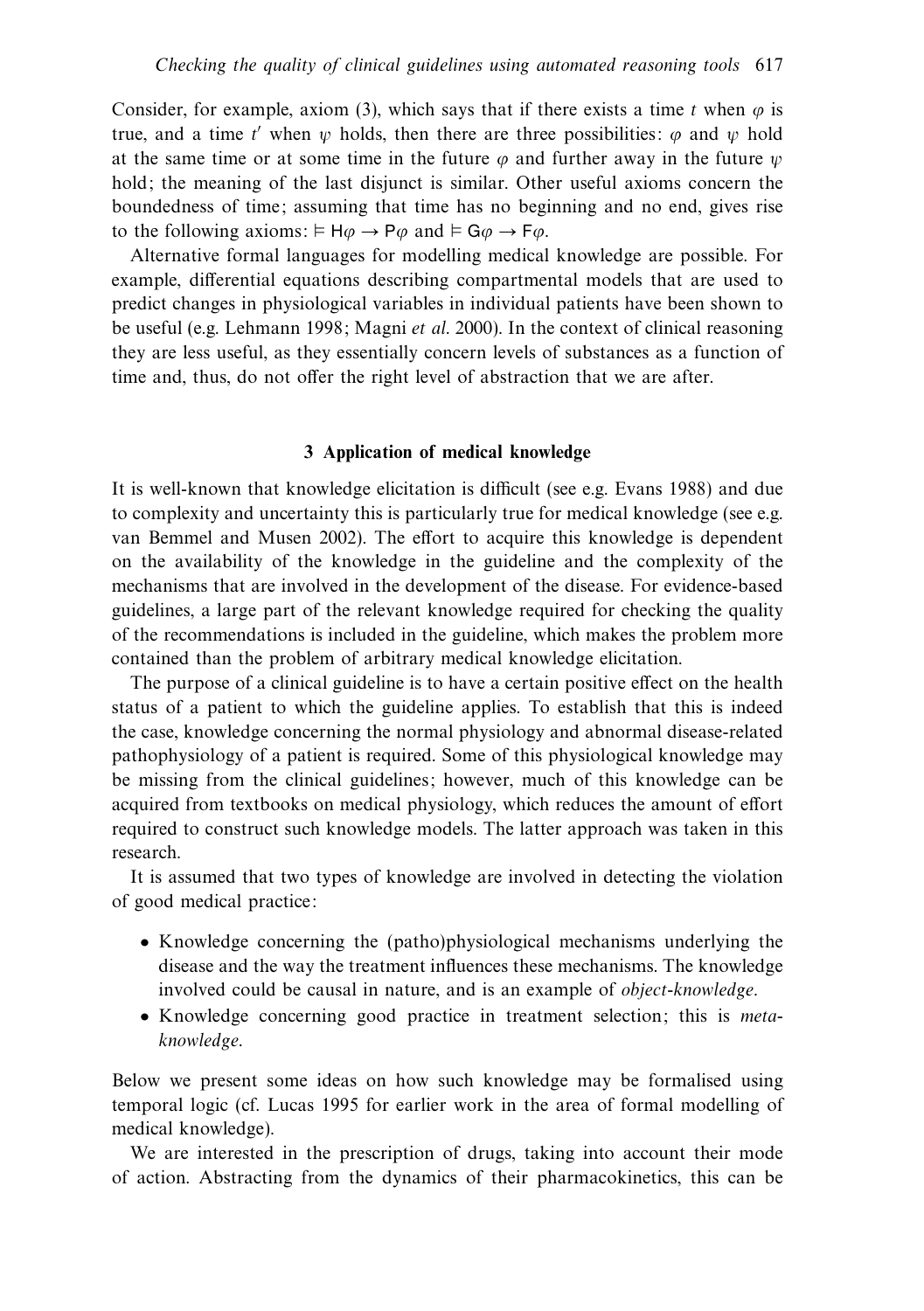formalised in logic as follows:

$$
(\mathbf{G} d \wedge r) \to \mathbf{G}(m_1 \wedge \cdots \wedge m_n) \tag{1}
$$

where *d* is the name of a drug, *r* is a (possibly negative or empty) *requirement* for the drug to take effect and  $m_k$  is a mode of action, such as decrease in release of glucose from the liver, which holds at all future times. Note that we assume that the drugs are applied for a long period of time, here formalised as 'always'. This is reasonable if we think of the models as finite structures that describe a somewhat longer period of time, allowing the drugs to take effect. Synergistic effects and interactions amongst drugs can also be formalised along those lines, as required by the guideline under consideration. This can be done either by combining their joint mode of action, by replacing *d* in the formula above by a conjunction of drugs, by defining harmful joint effects of drugs in terms of inconsistency or by reasoning about modes of actions. As we do not require this feature for the clinical guideline considered in this paper, we will not go into details. In addition, it is possible to reason about such effects using special purpose temporal logics with abstraction and constraints, such as that developed by Allen (Allen 1983) and Terenziani (Terenziani 2000) without a connection to a specific field and by Shahar (Shahar 1997) for the field of medicine. Thus, temporal logics are expressive enough to cope with extensions to the formalisation as used in this paper.

The modes of action  $m_k$  can be combined, together with an *intention n* (achieving normoglycaemia, i.e. normal blood glucose levels, for example), a particular patient *condition c* and *requirements*  $r_j$  for the modes of action to be effective:

$$
(\mathsf{G}m_{i_1} \wedge \cdots \wedge \mathsf{G}m_{i_m} \wedge r_1 \wedge \cdots \wedge r_p \wedge \mathsf{H}c) \rightarrow \mathsf{G}n \tag{2}
$$

For example, if the mode describes that there is a stimulus to secrete more insulin and [the requirement to provide that sufficient capacity of this insulin is fulfilled], then the amount of glucose in the blood will decrease.

Good practice medicine can then be formalised as follows. Let  $\mathcal{B}$  be background knowledge,  $T \subseteq \{d_1, \ldots, d_p\}$  be a set of drugs, C be a collection of patient conditions, *R* be a collection of requirements and *N* be a collection of intentions which the physician has to achieve. As an abbreviation, the union of  $C$  and  $R$ , i.e. the variables describing the patient, will be referred to as  $P$ , i.e.  $P = C \cup R$ . Finding an acceptable treatment given such knowledge amounts to finding an explanation, in terms of a treatment, that the intention will be achieved. Finding the best possible explanation given a number of findings is called abductive reasoning (Poole 1990; Console and Torasso 1991). We say that a set of drugs *T* is a treatment according to the theory of abductive reasoning if (Lucas 2003)

**(M1)**  $\mathscr{B} \cup$  GT ∪ P  $\neq \perp$  (the drugs do not have contradictory effects), and

**(M2)**  $\mathscr{B} \cup \mathsf{G} T \cup P \models N$  (the drugs handle all the patient problems which are intended to be managed).

One could think of the formula  $\mathscr{B} \cup GT \cup P$  as simulating a particular patient *P* given a particular treatment *T*. For each relevant patient groups, these properties can be investigated. If in addition to **(M1)** and **(M2)** condition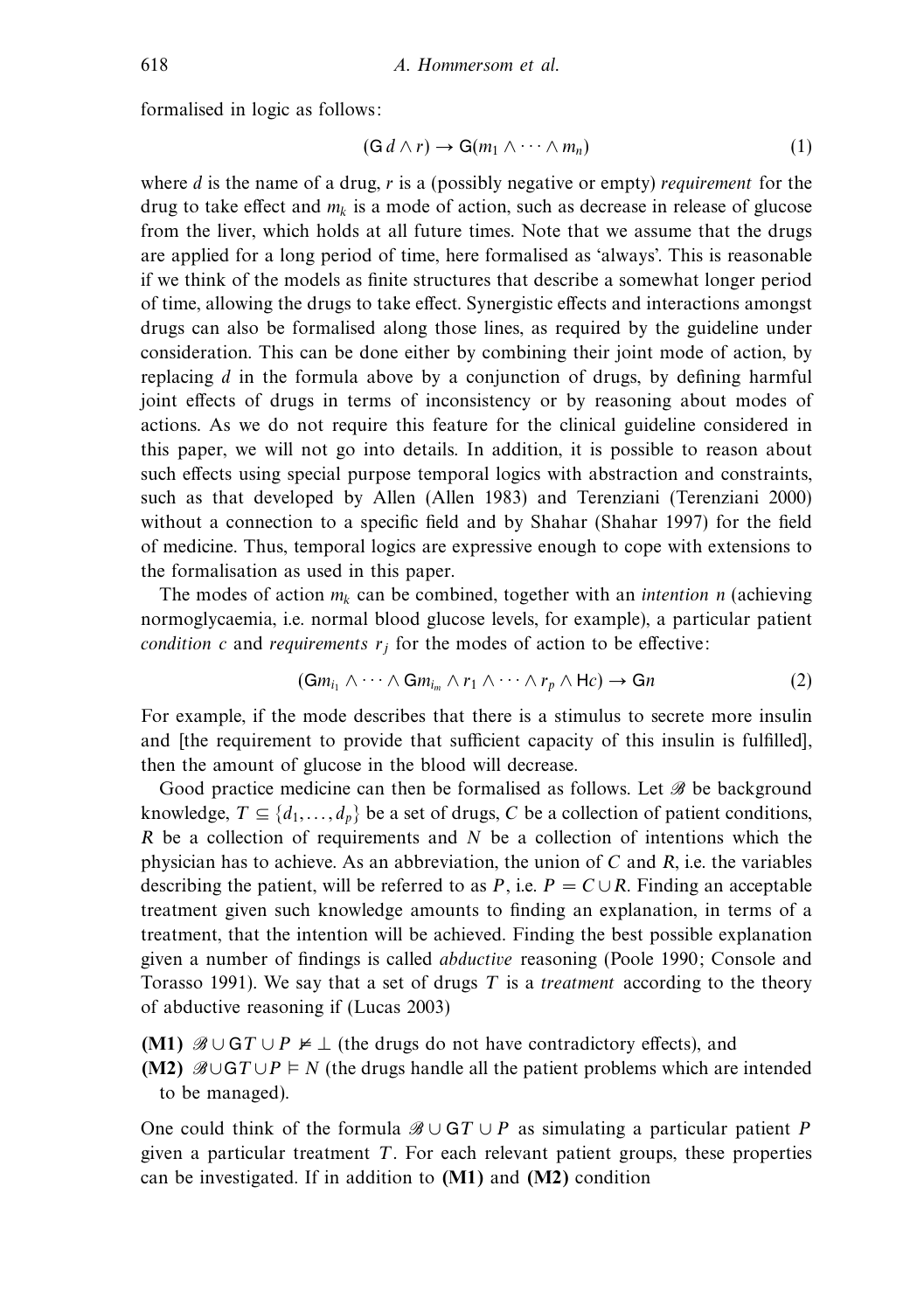**(M3)**  $O_{\varphi}(T)$  holds, where  $O_{\varphi}$  is a meta-predicate standing for an optimality criterion or combination of optimality criteria  $\varphi$ , then the treatment is said to be in accordance with good-practice medicine.

A typical example of this is subset minimality  $O_{\subseteq}$ :

$$
O_{\subset}(T) \equiv \forall T' \subset T : T'
$$
 is not a treatment according to **(M1) and (M2)** (3)

i.e. the minimum number of effective drugs are being prescribed. For example, if  $\{d_1, d_2, d_3\}$  is a treatment that satisfies condition **(M3)** in addition to **(M1)** and **(M2)**, then the subsets  $\{d_1, d_2\}$ ,  $\{d_2, d_3\}$ ,  $\{d_1\}$  and so on, do not satisfy conditions **(M1)** and **(M2)**. In the context of abductive reasoning, subset minimality is often used in order to distinguish between various solutions; it is also referred to in literature as *Occam's razor.* Another definition of the meta-predicate  $O_\varphi$  is in terms of minimal cost *Oc*:

$$
O_c(T) \equiv \forall T', \text{with } T' \text{ a treatment: } c(T') \geqslant c(T) \tag{4}
$$

where  $c(T) = \sum_{d \in T} cost(d)$ ; combining the two definitions also makes sense. For example, one could come up with a definition of  $O_{\subset,c}$  that among two subset-minimal treatments selects the one that is the cheapest in financial or ethical sense.

The quality criteria that we have presented in this section could also be taken as the starting points for critiquing, i.e. criticising clinical actions performed and recorded by a physician (cf. Miller 1984 for an early critiquing system), especially if we consider the formalisation of the background knowledge of a model for simulating a patient receiving a specific treatment. However, here we look for means to criticise the recommendations given by the guidelines.

In order to verify the quality of guidelines, we do not make use of data from medical records. The use of such data is especially important if one wishes to empirically evaluate the guideline. As data may be missing from the database – a very common situation in clinical datasets – tests ordered for a patient and treatments given to the patient may not be according to the guideline. Therefore, such datasets cannot be used to identify problems with the clinical guideline. Results would tell as much about the dataset as about the guidelines. Once the guideline has been shown to be without flaws, it becomes interesting to carry out subsequent evaluation of the guideline using patient data. These were the main reasons why we explored guideline quality by using well-understood and well-described data from hypothetical patients; this simulates the way medical doctors would normally – critically – look at a guideline. Notice the similarity with use-cases in software engineering. This method is practical and possible and could be used in the process of designing a guideline.

## **4 Management of Diabetes Mellitus Type 2**

To determine the global quality of the guideline, the background knowledge itself was only formalised so far as required for investigating the usefulness of the theory of quality checking introduced above. The knowledge that is presented here was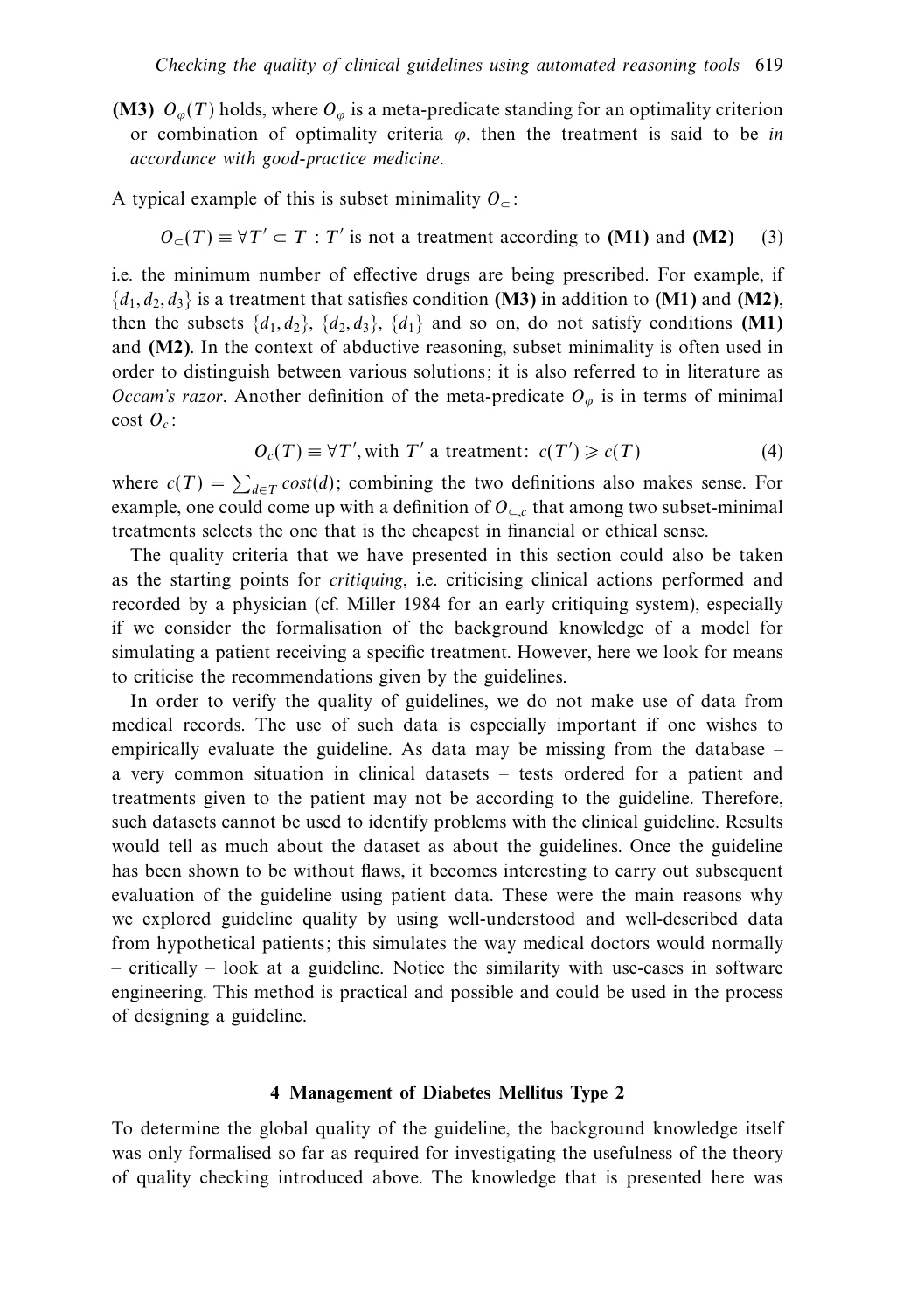

Fig. 1. Summary of drugs and mechanisms controlling the blood level of glucose;  $\rightarrow$ : inhibition,  $\cdots \rightarrow$ : stimulation.

acquired with the help of a physician, though this knowledge can be found in many standard textbooks on physiology (e.g. Guyton and Hall 2000; Ganong 2005).

## *4.1 Initial analysis*

It is well known that diabetes type 2 is a very complicated disease: various metabolic control mechanisms are deranged and many different organ systems, such as the cardiovascular and renal system, may be affected by the disorder. Here we focus on the derangement of glucose metabolism in diabetic patients and even that is non-trivial. To support non-expert medical doctors in the management of this complicated disease in patients, access to a guideline is really essential.

One would expect that as this disorder is so complicated, the diabetes mellitus type 2 guideline would also be complicated. This, however, is not the case, as may already be apparent from the guideline fragment shown in Table 1. This indicates that much of the knowledge concerning diabetes mellitus type 2 is missing from the guideline, and that without this background knowledge it will be impossible to spot the sort of flaws we are after. Hence, the conclusion is that a deeper analysis is required; the results of such an analysis are discussed next.

## *4.2 Diabetes Type 2 background knowledge*

Figure 1 summarises the most important mechanisms and drugs involved in the control of the blood level of glucose. The protein hormone insulin, which is produced by the *B cells* in the Langerhans islets of the *pancreas*, has the following major effects: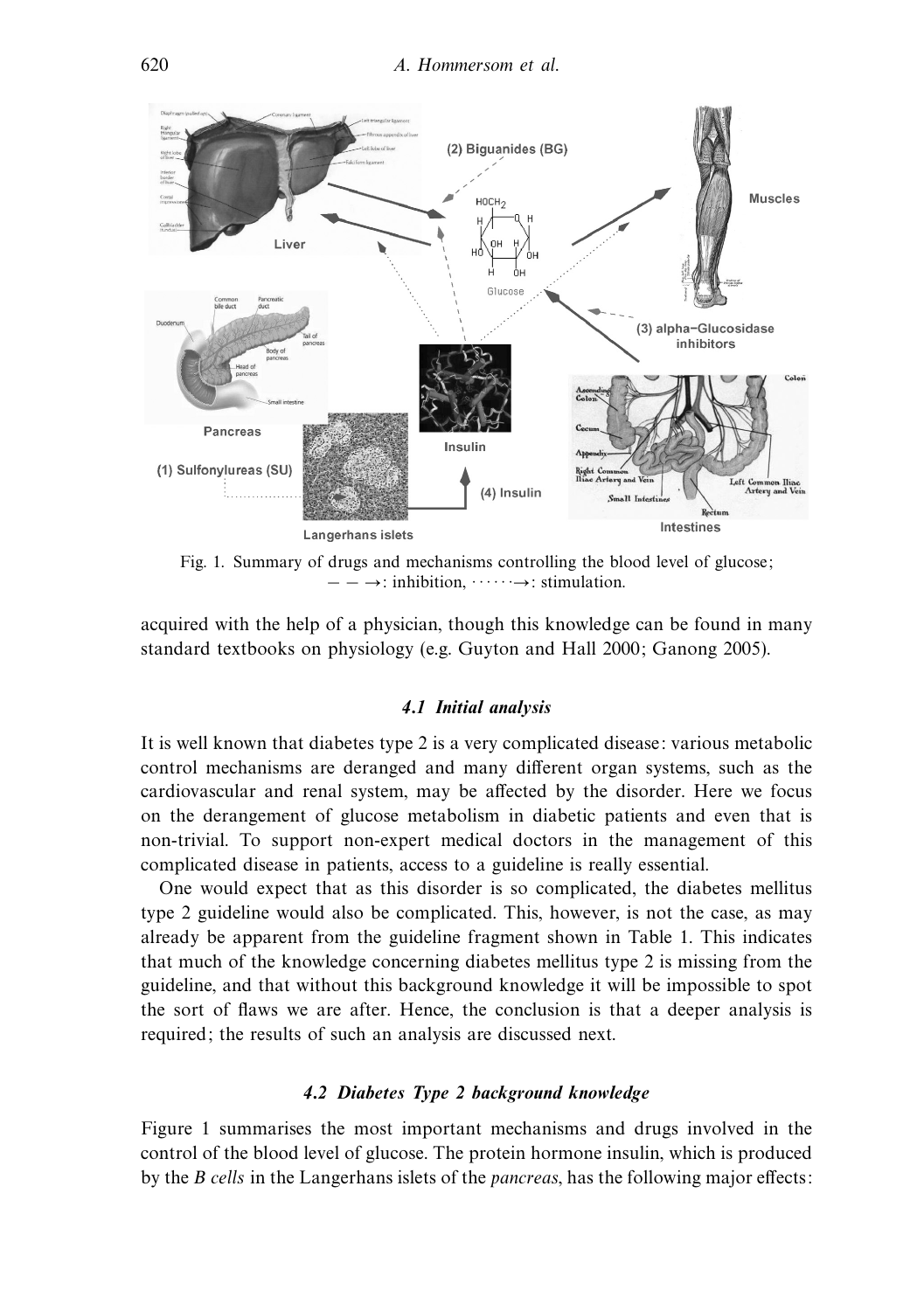- it increases the uptake of glucose by the liver, where it is stored as glycogen, and inhibits the release of glucose from the liver;
- it increases the uptake of glucose by insulin-dependent tissues, such as muscle and adipose tissue.

At some stage in the natural history of diabetes mellitus type 2, the level of glucose in the blood is too high (hyperglycaemia) due to decreased production of insulin by the B cells. A popular hypothesis explaining this phenomenon is that the target cells have become insulin resistant, which with a delay causes the production of insulin by the B cells to raise. After some time, the B cells become exhausted, and they are no longer capable of meeting the demands for insulin. As a consequence, hyperglycaemia develops.

Treatment of diabetes type 2 consists of:

- Use of *sulfonylurea* (SU) drugs, such as tolbutamid. These drugs stimulate the B cells to produce more insulin, and if the cells are not completely exhausted, hyperglycaemia can thus be reverted to normoglycaemia (normal blood glucose levels).
- Use of biguanides (BG), such as metformin. These drugs inhibit the release of glucose from the liver.
- Use of *α*-glucosidase inhibitors. These drugs inhibit (or delay) the absorption of glucose from the intestines.
- Injection of insulin. This is the ultimate, causal treatment.

As insulin is typically administered by injection, in contrast to the other drugs which are normally taken orally, doctors prefer to delay prescribing insulin as long as possible. Thus, the treatment part of the diabetes type 2 guideline mentions that one should start with prescribing oral antidiabetics (SU or BG, cf. Table 1). Two of these can also be combined if taking only one has insufficient glucose-level lowering effect. If the treatment is still unsatisfactory, the guideline suggests to: (1) either add insulin or (2) stop with the oral antidiabetics entirely and to start with insulin.

From a medical point of view, advice (1) above is somewhat curious. If the oral antidiabetics are no longer effective enough, the B cells could be completely exhausted. Under these circumstances, it does not make a lot of sense to prescribe an SU drug. The guideline here assumes that the B cells are always somewhat active, which may limit the amount of insulin that has to be prescribed. Similarly, prescription of a BG (or a *α*-glucosidase inhibitor) is justified, as by adding such an oral antidiabetic to insulin, the number of necessary injections can be reduced from twice a day to once a day. It should be noted that, when on insulin treatment, patients run the risk of getting hypoglycaemia, which is a side effect of insulin treatment not mentioned explicitly in the guideline.

The background knowledge concerning the (patho-)physiology of the glucose metabolism as described above is formalised using temporal logic and kept as simple as possible. The specification is denoted by  $\mathscr{B}_{\text{DM2}}$ :

(1) G Drug(insulin)  $\rightarrow$  G(uptake(liver, glucose) = up ∧ uptake(peripheral-tissues, glucose) =  $up$ )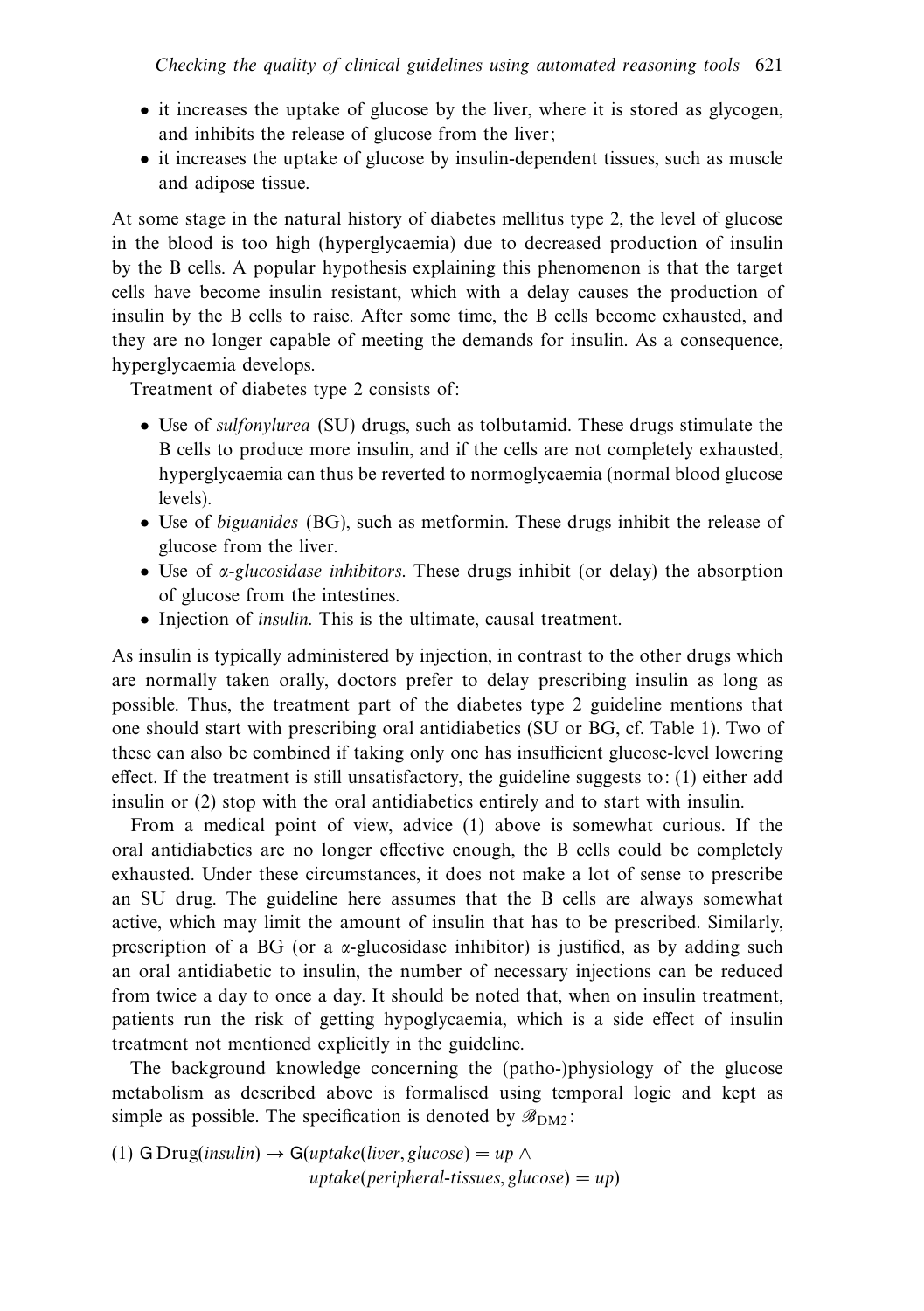- (2)  $G(uptake(liver, glucose) = up \rightarrow release(liver, glucose) = down)$
- (3) (G Drug(SU)  $\land \neg capacity(b\text{-}cells, insulin) = exhausted$ )  $\rightarrow$  Gsecretion(b-cells, insulin) = up
- (4)  $G^{(4)}$  G Drug(BG)  $\rightarrow$  Grelease(liver, glucose) = down
- (5) (Gsecretion(b-cells, insulin) = up  $\land$  capacity(b-cells, insulin) = subnormal  $\land$  $QI \leqslant 27 \wedge H$  Condition(hyperglycaemia))  $\rightarrow G$  Condition(normoglycaemia)
- (6) (Grelease(liver, glucose) = down  $\land$  capacity(b-cells, insulin) = subnormal  $\land$  $QI > 27 \wedge H$  Condition(hyperglycaemia))  $\rightarrow G$  Condition(normoglycaemia)
- (7) ((Grelease(liver, glucose) = down  $\vee$  Guptake(peripheral-tissues, glucose) = up)  $\wedge$ capacity(b-cells, insulin) = nearly-exhausted  $\land$  Gsecretion(b-cells, insulin) = up  $\land$  $H Condition(hyperglycaemia) \rightarrow G Condition(normoglycaemia)$
- (8)  $(Guptake(liver, glucose) = up \land Guptake(peripheral-tissues, glucose) = up) \land$  $capacity(b\text{-}cells, insulin) = exhausted \wedge HCondition(hyperglycaemia)$ → G(Condition(normoglycaemia) ∨ Condition(hypoglycaemia))
- (9) (Condition(normoglycaemia) ⊕ Condition(hypoglycaemia) ⊕ Condition(hyperglycaemia))  $\land \neg$ (Condition(normoglycaemia)  $\land$ Condition(hypoglycaemia)  $\land$  Condition(hyperglycaemia))

where  $\oplus$  stands for the exclusive OR. Note that when the B cells are exhausted, increased uptake of glucose by the tissues may result not only in normoglycaemia but also in hypoglycaemia. Note that this background knowledge was originally developed for reasoning about the application of a single treatment. It requires some modification in order to reason about the whole guideline fragment (see Section 5.5).

# *4.3 Quality check*

The consequences of various treatment options can be examined using the method introduced in Section 3. Hypothetical patients for whom it is the intention to reach a normal level of glucose in the blood (normoglycaemia) and one of the steps in the guideline is applicable in the guideline fragment given in Table 1, are considered, for example:

• Consider a patient with hyperglycaemia due to nearly exhausted B cells. For these patients, the third step of Table 1 is applicable, so we check that

 $\mathscr{B}_{\text{DM2}} \cup$  G *T*  $\cup$  {capacity(b-cells, insulin) = nearly-exhausted}  $\cup$ 

 ${H Condition(hyperglycaemia)} \models G Condition(normoglycaemia)$ 

holds for  $T = \{Drug(SU), Drug(BG)\}\$ , which also satisfies the minimality condition  $O$ <sup> $(T)$ </sup>.

• Prescription of treatment  $T = \{Drug(SU), Drug(BG), Drug(insulin)\}$  for a patient with exhausted B cells, for which the intended treatment regime is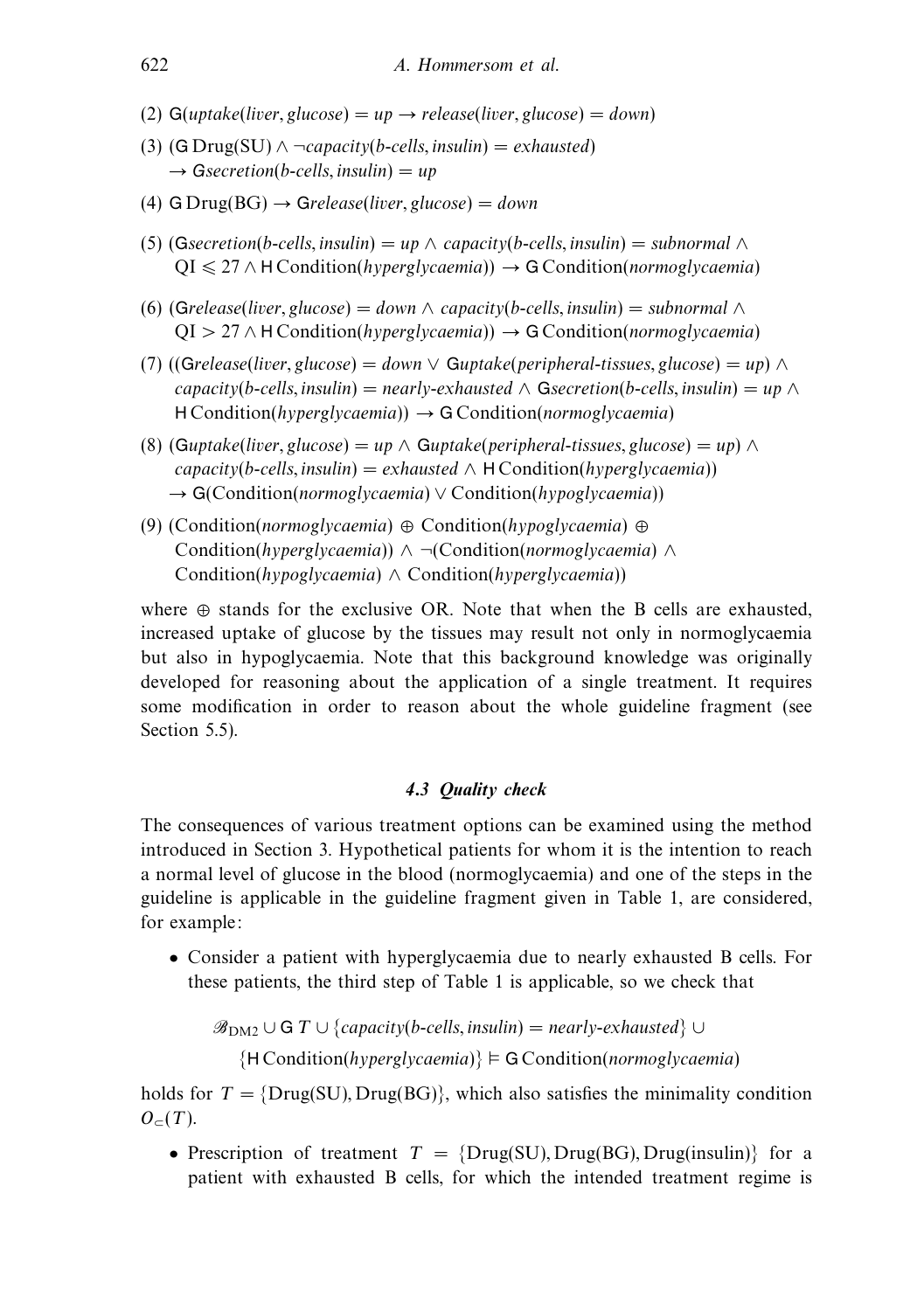described in the fourth step of Table 1, yields:

 $\mathscr{B}_{\text{DM2}} \cup$  G *T*  $\cup$  {capacity(b-cells, insulin) = exhausted}  $\cup$  ${H Condition(hyperglycaemia)} \models$  $G(Condition(normoglycaemia) \vee Condition(hypoglycaemia))$ 

In the last case, it appears that it is possible that a patient develops hypoglycaemia due to treatment; if this possibility is excluded from axiom (8) in the background knowledge, then the minimality condition  $O(T)$ , and also  $O<sub>c</sub>(T)$ , does not hold since insulin by itself is enough to reach normoglycaemia. In either case, good practice medicine is violated, which is to prescribe as few drugs as possible, taking into account costs and side-effects of the drugs. Here, three drugs are prescribed whereas only two should have been prescribed (BG and insulin, assuming that insulin alone is too costly), and the possible occurrence of hypoglycaemia should have been prevented.

# **5 Automated quality checking**

As mentioned in the introduction, we have explored the feasibility of using automated reasoning tools to check the quality of guidelines, in the sense described above.

# *5.1 Motivation for using automated reasoning*

Several techniques are available for reasoning with temporal logic. Firstly, an automated theorem prover aims at proving theorems without any interaction from the user. This is a problem with high complexity; e.g. for the first-order logic, this problem is recursively enumerable. For this reason, interactive theorem proving has been used as an alternative, where it is possible and sometimes necessary to give hints to the system. As a consequence, more complicated problems can be handled; however, in the worst case every step of the proof has to be performed manually.

For our work, it is of interest to obtain insight as to how much of the proof effort can be automated as this would clearly improve the practical usefulness of employing formal methods in the process of guideline development. In our previous work we have considered using interactive theorem proving (Hommersom *et al.* 2007). This was a successful experiment; however, the number of interactions that were needed were still high and a lot of expertise in the area of theorem proving is required for carrying out this task. Furthermore, there has been considerable progress in terms of speed and the size of problems that theorem provers can handle (Pelletier et al. 2002). In our opinion, these developments provide enough justification to explore the use of automated reasoning techniques in combination with specific strategies.

One of the most important application areas of model finders and theorem provers is program verification. In programs there is a clear beginning of the execution, which makes it intuitive to think about properties that occur after the start of the program. Therefore, it is not surprising that much work that has been done in the context of model finding and theorem proving only deals with the future time modality.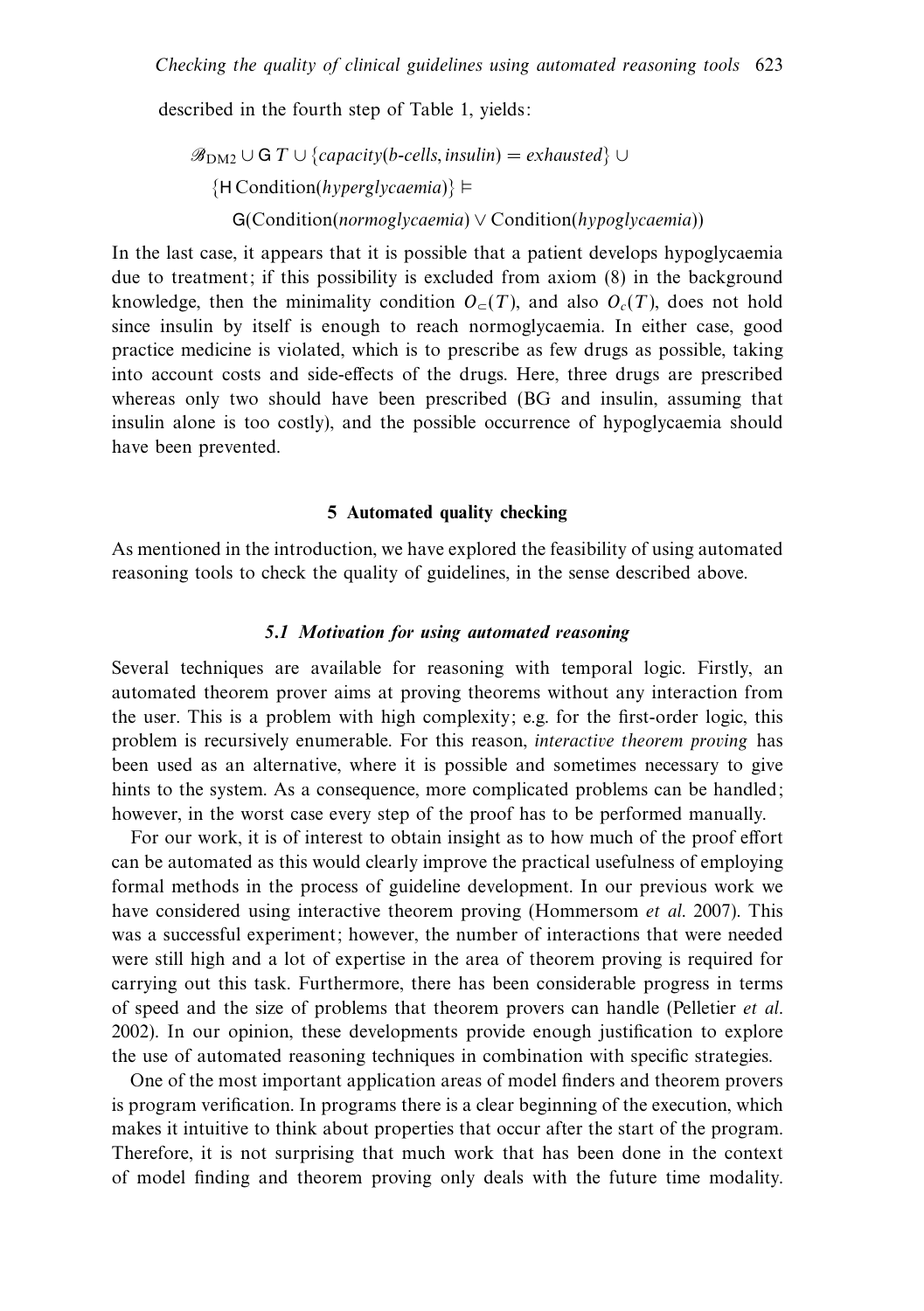However, it is more natural to model medical knowledge with past time operators, i.e. what happened to the patient in the past. It is well-known that formulas with a past-time modality can be mapped to a logical formula with only future time modalities such that both formulas are equivalent for some initial state (Gabbay 1989). The main drawback of this approach is that formulas will get much larger in size (Markey 2003) and as a consequence become much harder to verify in a theorem prover designed for modal logics.

For this reason, we have chosen to use an alternative approach which uses a relational translation to map the temporal logic formulas to first-order logic. As primary tools we used the resolution-based theorem prover orres (McCune 2003) and the finite model searcher mace-2 (McCune 2001), which take first-order logic with equality as their input. These systems have been optimised for reasoning with first-order logical formulas and offer various reasoning strategies to do this efficiently. For example, or the set-of-support strategy and hyper-resolution as efficient reasoning methods. There are alternative systems that could have been used; however, it is not the aim of this paper to compare these systems. OTTER has been proven to be robust and efficient, and has been successfully applied to solve problems of high complexity, for example in the area of algebra (Phillips and Vojtěchovskiý 2005) and logic (Jech 1995).

There has been work done to improve the speed of resolution-based theorem provers on modal formulas (Areces et al. 2000), but again, converse modalities such as the past-time operators are not considered. We found that the general heuristics applicable to full first-order logic are sufficient for our task.

# *5.2 Translation*

In order to prove meta-level properties, it is necessary to reason at the object-level. Object-level properties typically do not contain background knowledge concerning the validity what it being verified. For example, the **(M2)** property of Section 3 has a clear meaning in terms of clinical guidelines, which would be lost if stated as an object-level property. Moreover, it is not (directly) possible to state that something does not follow at the object level. Figure 2 summarises the general approach. We will first give a definition for translating the object knowledge to standard logic and then the translation of the meta-level knowledge will follow.

## 5.2.1 Translation of Object Knowledge

The background knowledge, as defined in Subsection 4.2, is translated into first order logic. For every function *f* with two elements in the co-domain, call these  ${c_1, c_2}$ , we introduce a fresh variable p for every element *a* in the domain such that  $f(a) = c_1$  holds iff *p* holds and  $f(a) = c_2$  holds iff  $\neg p$  holds. For example, axiom (2) of  $\mathscr{B}_{DM2}$  in Section 4.2 is represented by defining 'uptake(liver, glucose) = up' and 'release(liver, glucose) = up)' as propositions and rewriting this axiom as

$$
G("uptake(liver, glucose) = up" \rightarrow \neg("release(liver, glucose) = up'))
$$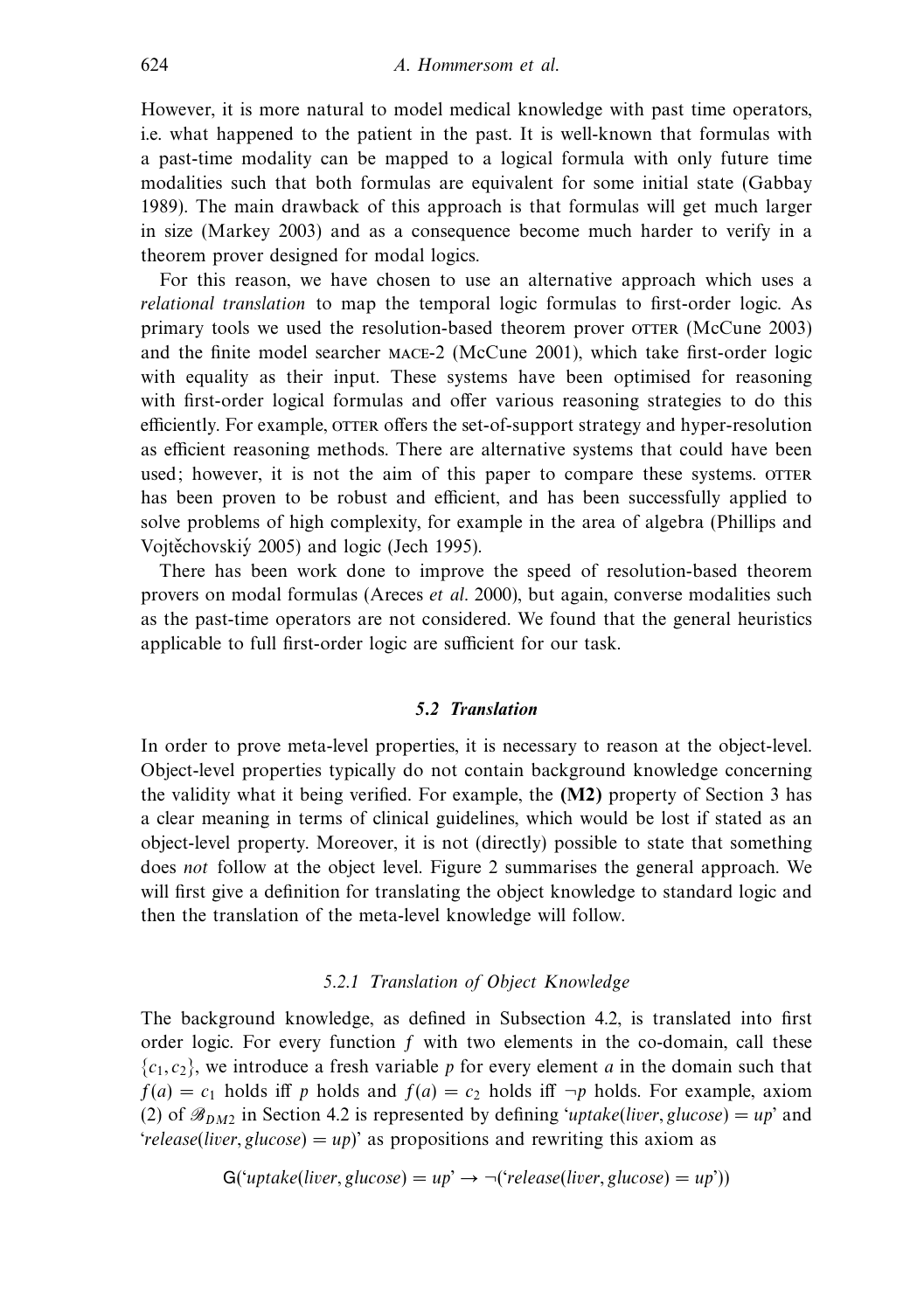

Fig. 2. Translation of medical knowledge.

For the capacity function, a function with three elements in its co-domain, we add a proposition  $p_x$  for each expression *capacity*(*b-cells, insulin*) = *x* and an axiom saying that each pair of these propositions are mutually exclusive. Finally, the term  $O<sub>I</sub> > 27$ is interpreted as a proposition as well, i.e. we do not reason about the numerical value of QI.

Technically, this translation is not required, since we could extend the translation below to full first-order temporal logic. In practice however, we would like to avoid additional complexity from first-order formulas during the automated reasoning.

The relational translation (e.g. Moore 1979; Areces et al. 2000; Schmidt and Hustadt 2003)  $ST<sub>t</sub>(\varphi)$ , also referred to as the *standard translation*, translates a propositional temporal logical formula *ϕ* into a formula in a first-order logic with (time-indexed) unary predicate symbols *P* for every propositional variable *p* and one binary predicate  $>$ . It is defined as follows, where  $t$  is an individual variable standing for time:

| $ST_t(p)$                   | iff $P(t)$                                                      |
|-----------------------------|-----------------------------------------------------------------|
| $ST_t(\neg\varphi)$         | iff $\neg ST_t(\varphi)$                                        |
| $ST_t(\varphi \wedge \psi)$ | iff $ST_t(\varphi) \wedge ST_t(\psi)$                           |
| $ST_t(G\varphi)$            | iff $\forall t'$ $(t \not\geq t' \rightarrow ST_{t'}(\varphi))$ |
| $ST_t(H\varphi)$            | iff $\forall t'$ $(t > t' \rightarrow ST_{t'}(\varphi))$        |

Note that the last two elements of the definition give the meaning of the G modality and its converse, the H modality. For example, the formula  $G(p \rightarrow Pp)$  translates to  $\forall t_2$  (*t*  $\neq t_2 \rightarrow (P(t_2) \rightarrow \exists t_3 \ (t_2 > t_3 \land P(t_3)))$ ). It is straightforward to show that a formula in temporal logic is satisfiable if and only if its relational translation is satisfiable. Also, recall that we use set union to denote conjunction, thus  $ST<sub>t</sub>(\Gamma \cup \Delta)$ is defined as  $ST_t(\Gamma) \wedge ST_t(\Delta)$ .

In the literature a functional approach to translating modal logic has appeared as well (Ohlbach 1988), which relies on a non-standard interpretation of modal logic and could be taken as an alternative to this translation.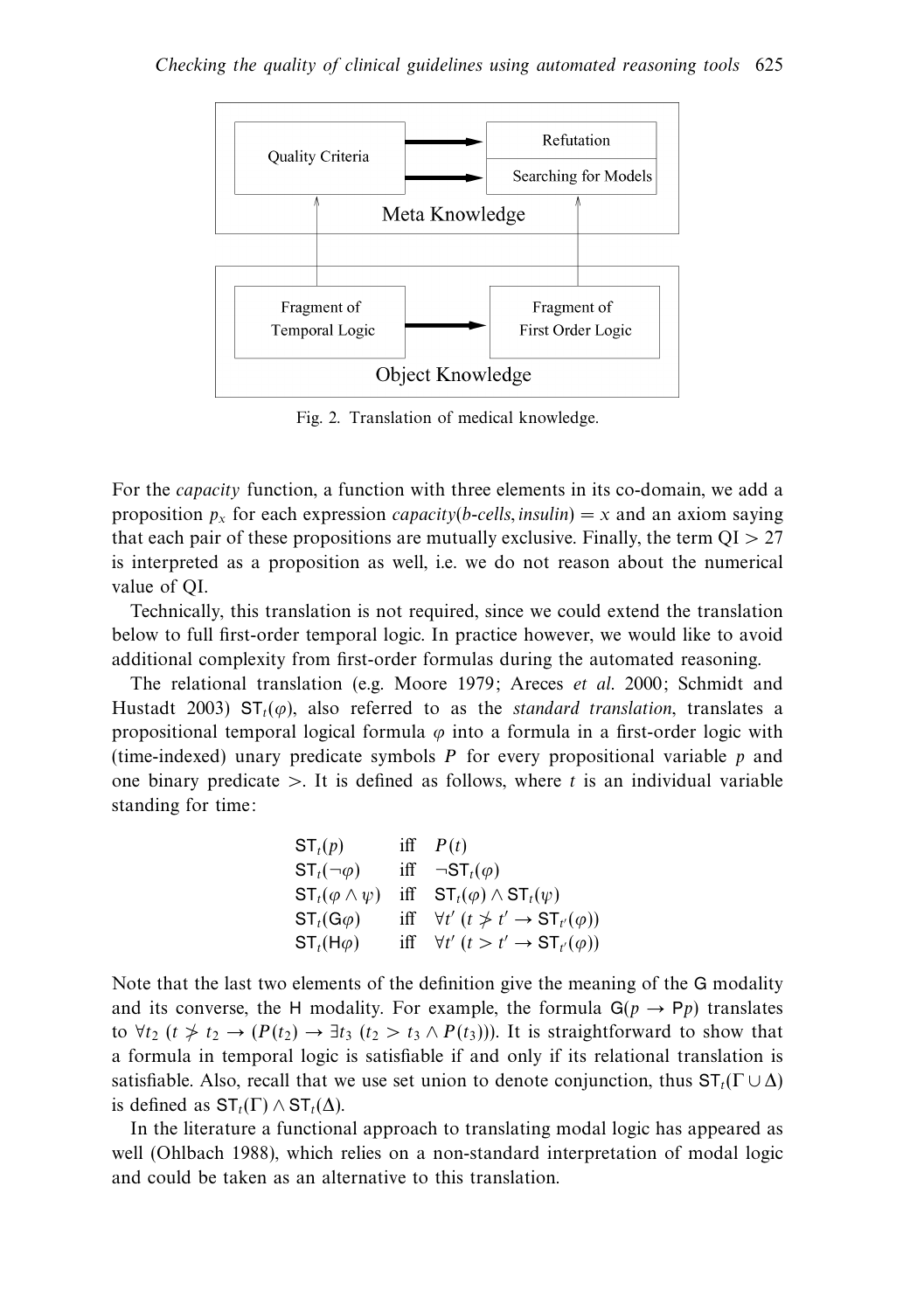#### 626 A. Hommersom et al.

## 5.2.2 Translation of Meta-level Knowledge

Again, we consider the criteria for good practice medicine and make them suitable for use with the automated reasoning tools. In order to stress that we deal with provability in these tools, we use the  $\vdash$  symbol instead of the  $\vdash$  (validity) symbol. We say that a treatment  $T$  is a treatment complying with the requirements of good practice medicine iff

 $(M1')$  ST<sub>t</sub>( $\mathscr{B} \cup GT \cup C \cup R$ )  $\vdash \bot$  $(M2')$  ST<sub>t</sub>( $\mathscr{B} \cup GT \cup C \cup R \cup \neg N$ ) ⊢ ⊥ **(M3<sup>'</sup>)**  $\forall T' \subset T : T'$  is not a treatment according to **(M1<sup>'</sup>)** and **(M2<sup>'</sup>)** 

Criterion **(M3 )** is a specific instance of **(M3)**, i.e. subset minimality as explained in Section 3 (Equation (3)). As the relational translation preserves satisfiability, these quality requirements are equivalent to their unprimed counterparts in Section 3. To automate this reasoning process we use MACE-2 to verify (M1'), OTTER to verify **(M2 )** and **(M3 )** can be seen as a combination of both for all subsets of the given treatment.

#### *5.3 Results*

In this subsection we will discuss the actual implementation in OTTER and some results obtained by using particular heuristics.

#### 5.3.1 Resolution strategies

An advantage that one gains from using a standard theorem prover is that a whole range of different resolution rules and search strategies is available and can be varied depending on the problem. OTTER uses the set-of-support strategy (Wos et al. 1965) as a standard strategy. In this strategy the original set of clauses is divided into a set-of-support and a usable set such that in every resolution step at least one of the parent clauses has to be a member of the set-of-support and each resulting resolvent is added to the set-of-support.

Looking at the structure of the formulas in Section 4, one can see that formulas are of the form  $p_0 \wedge \cdots \wedge p_n \rightarrow q$ , where  $p_0 \wedge \cdots \wedge p_n$  and q are almost all positive literals. Hence, we expect the occurrence of mainly negative literals in our clauses, which can be exploited by using negative hyper-resolution (neg hyper for short) (Robinson 1965) in orrer. With this strategy a clause with at least one positive literal is resolved with one or more clauses only containing negative literals (i.e. negative clauses), provided that the resolvent is a negative clause. The parent clause with at least one positive literal is called the *nucleus*, and the other, negative clauses are referred to as the satellites.

#### 5.3.2 Verification of treatments

The ordering predicate *>* that was introduced in Section 5.2.1 was defined by adding axioms of irreflexivity, anti-symmetry and transitivity. We did not find any cases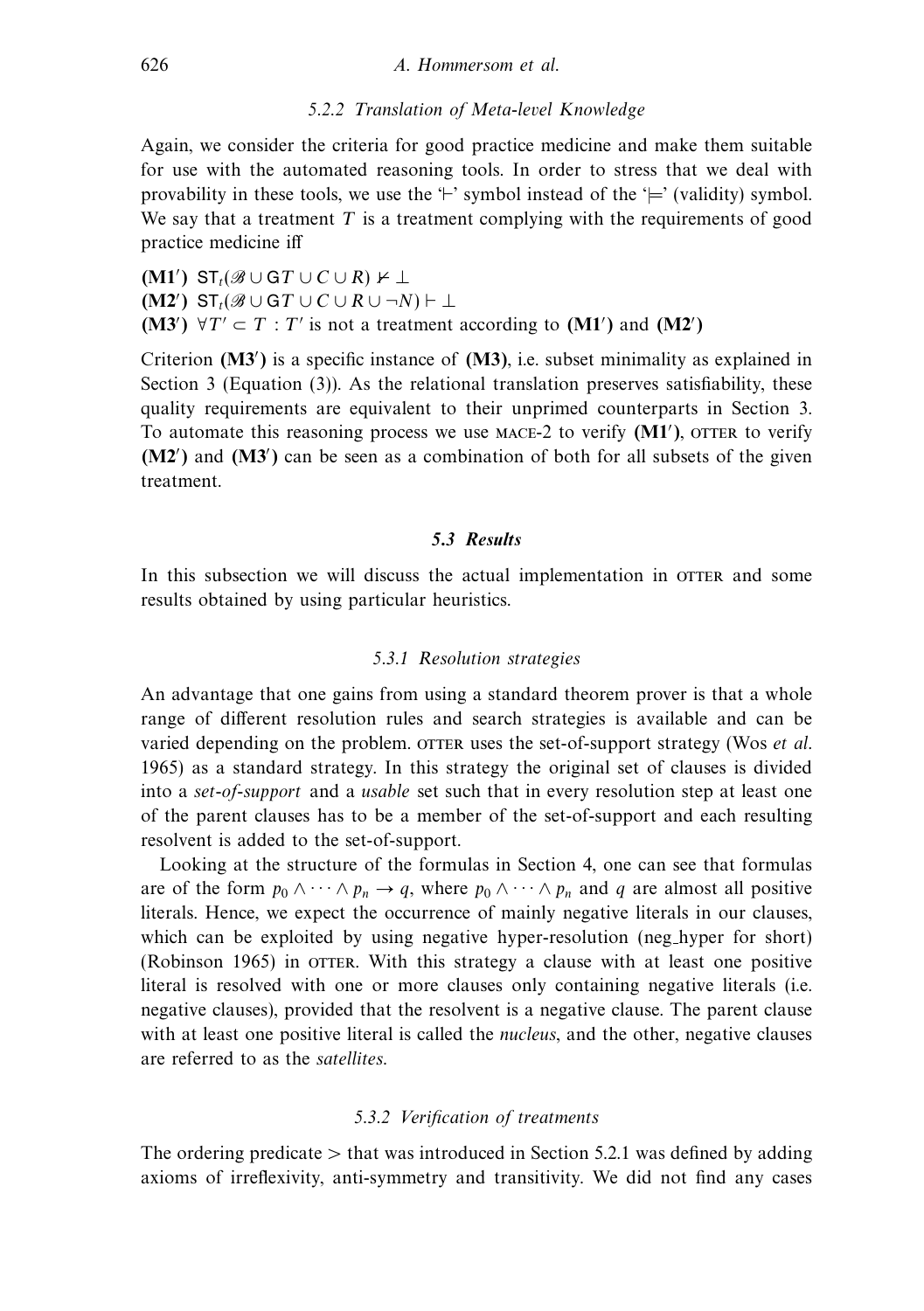where the axiom of transitivity was required to construct the proof, which can be explained by the low modal depth of our formulas. As a consequence, the axiom was omitted with the aim to improve the speed of theorem proving. Furthermore, because we lack the next step modality, we did not need to axiomatise a subsequent time point. Experiments showed that this greatly reduces the amount of effort for the theorem prover.

We used OTTER to perform the two proofs which are instantiations of  $(M2')$ . First, we again, consider a patient with hyperglycaemia due to nearly exhausted B cells and prove:

 $ST_0(\mathscr{B}_{\text{DM2}} \cup G T \cup \{capacity(b\text{-}cells, insulin) = nearly\text{-}exhausted\}$ 

∪ {H Condition(hyperglycaemia)}

∪  $\{\neg G \text{Condition}(normoglycaemia)\}\$   $\vdash \bot$ 

where  $T = \{Drug(SU), Drug(BG)\}\)$ , i.e. step 3 of the guideline (see Table 1). Note that we use '0' here to represent the current time point. This property was proven using  $T$  or  $T$  in 62 resolution steps with the use of the negative hyper-resolution strategy. A summary of this proof can be found in 6.

Similarly, given  $T = \{Drug(SU), Drug(BG), Drug(insulin)\}\)$  to a patient with exhausted B cells, as suggested by the guideline in step 4, it follows that

$$
ST_0(\mathcal{B}_{DM2} \cup G \cap \cup \{capacity(b-cells, insulin) = exhausted\} \cup
$$
  
\n{HCondition(*hyperglycaemia*)}  
\n
$$
\{\neg(G(Condition(normoglycaemia) \vee Condition(hypoglycaemia)))\}\}\vdash \bot
$$

However, if we take  $T = \{Drug(insulin)\}\$ , the same holds, which shows that, as already mentioned in Section 4.3, even if we ignore the fact that the patient may develop hypoglycaemia, the treatment is not minimal. Compared to the previous property, a similar magnitude of complexity in the proof was observed, i.e. 52 resolution steps.

# 5.3.3 Using weighting

One possibility to improve the performance is by using term ordering strategies. This will be explained below, but first we give a motivating example why this is particularly useful for this class of problems. Consider the following example taken from (Areces *et al.* 2000). Suppose we have the formula  $G(p \rightarrow Fp)$ . Proving this satisfiable amounts to proving that the following two clauses are satisfiable:

1. 
$$
0 > t_1 \vee \neg P(t_1) \vee t_1 \neq f(t_1)
$$
  
2.  $0 > t_2 \vee \neg P(t_2) \vee P(f(t_2))$ 

It can be observed, that although we have two possibilities to resolve these two clauses, for example on the *P* literal, this is useless because the negative *P* literal is only bound by the G-operator while the positive *P* literal comes from a formula at a deeper modal depth under the F-operator. Suppose we resolve these  $\neg P(t_1)$  and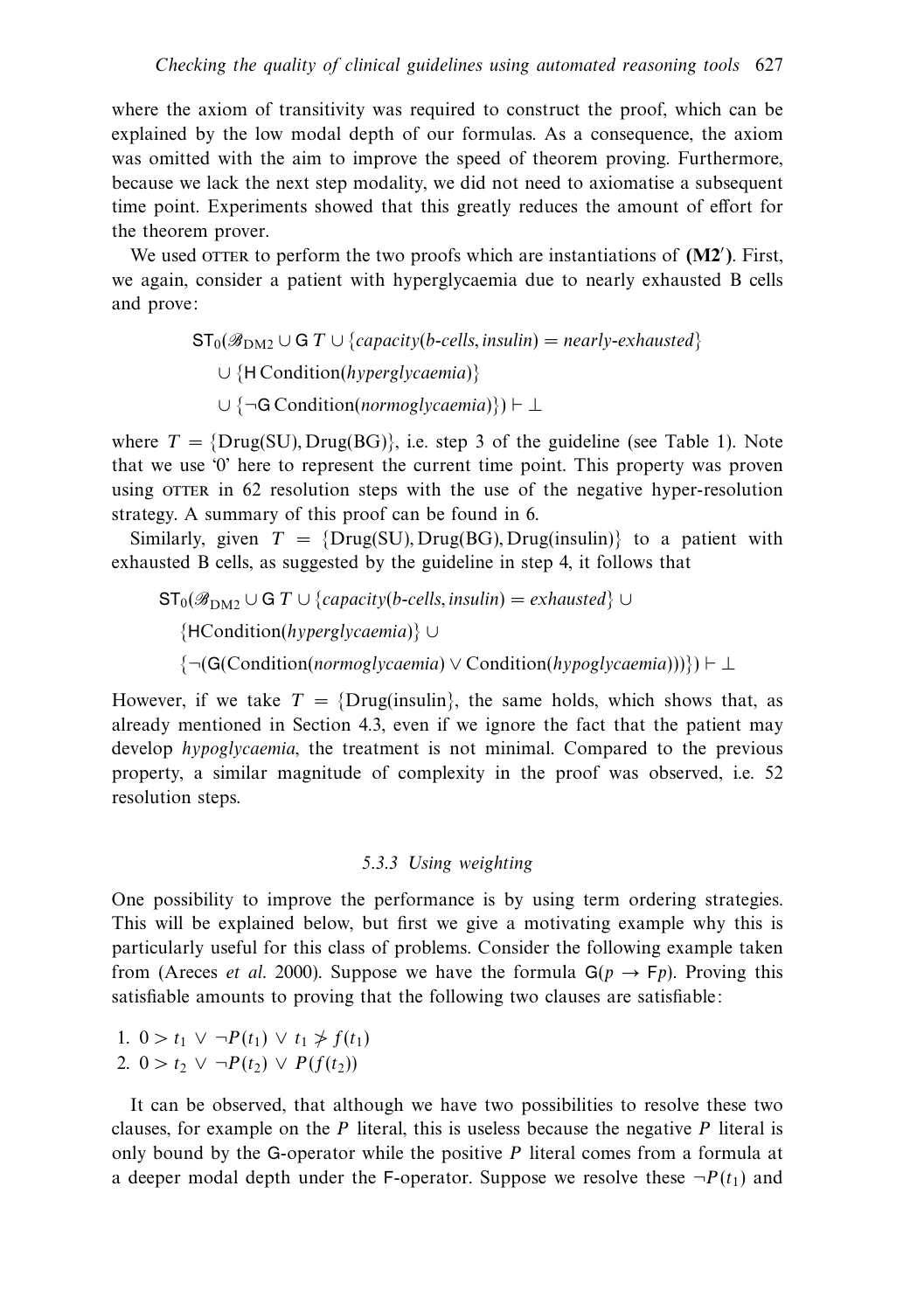| Weights   | Clauses (binary res) | Clauses (negative hyper res) |
|-----------|----------------------|------------------------------|
| (0, 1)    | 17729                | 6994                         |
| (1,0)     | 13255                | 6805                         |
| (1, 1)    | 39444                | 7001                         |
| $(1,-1)$  | 13907                | 6836                         |
| $(2,-2)$  | 40548                | 7001                         |
| $(2,-3)$  | 16606                | 6805                         |
| $(3,-4)$  | 40356                | 7095                         |
| $(3, -5)$ | 27478                | 7001                         |

Table 3. Generated clauses to prove an instance of property  $M2'$  depending on weights  $(x, y)$ for the ordering relation on time.

 $P(f(t_2))$  and rename  $t_2$  to  $t$ , which generates the clause:

$$
0 > f(t) \lor f(t) \not> f(f(t)) \lor 0 > t \lor \neg P(t)
$$

and with (2) again we have

0 *> f*(*f*(*t*)) ∨ *f*(*f*(*t*)) *> f*(*f*(*f*(*t*))) ∨ 0 *> f*(*t*) ∨ *c>t* ∨ ¬*P*(*t*)

etc. In this way, we can generate many new increasingly lengthy clauses. Clearly, these nestings of the Skolem functions will not help to find a contradiction more quickly if the depth of the modalities in the formulas that we have is small, as the new clauses are similar to the previous clauses, except that they describe a more complex temporal structure.

In orther the weight of the clauses determines which clauses are chosen from the set-of-support and usable list to become parents in a resolution step. In case the weight of the two clauses is the same, there is a syntactical ordering to determine which clause has precedence. This is called the Knuth-Bendix Ordering (KBO) (Knuth and Bendix 1970). As the goal of resolution is to find an empty clause, lighter clauses are preferred. By default, the weight of a clause is the sum of all occurring symbols (i.e. all symbols have weight 1) in the literals. As we have argued, since the temporal structure of our background knowledge is relatively simple, nesting Skolem functions will not help to find such an empty clause. Therefore it can be of use to manually change the weight of the ordering symbol, which is done in orthoust by a tuple  $(x, y)$  for each predicate, where x is multiplied by the sum of the weight of its arguments and is added to *y* to calculate the new weight of this predicate. For example, if  $x = 2$  and  $y = -3$ , then  $v > w$  has a total weight of  $2+2-3=1$ , and  $f(f(c)) > f(d)$  has a weight of  $2*3+2*2-3=7$ .

See Table 3 where we show results when we applied this for some small values of *x* and *y* for both binary and negative hyper-resolution. What these numbers show (similar results were obtained for the other property) is that the total weight of the ordering predicate should be smaller than the weight of other unary predicates. Possibly somewhat surprisingly, the factor *x* should not be increased too much. Furthermore, in the case of a negative hyper-resolution strategy the effect is minimal.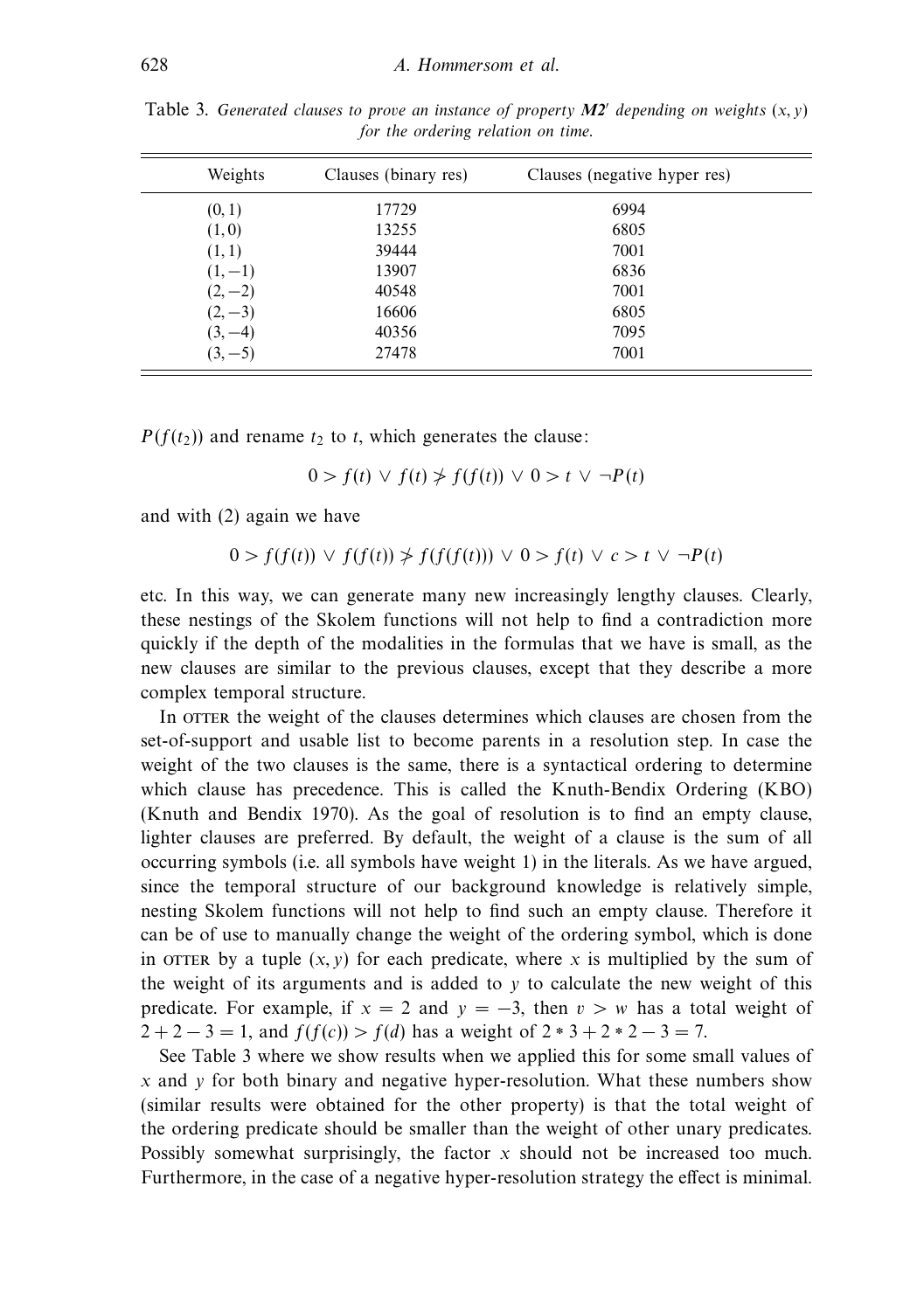# *5.4 Disproofs*

mace-2 (Models And CounterExamples) is a program that searches for small finite models of first-order statements using a Davis-Putman-Loveland-Logemann decision procedure (Davis and Putman 1969; Davis et al. 1962) as its core. Because of the relative simplicity of our temporal formulas, it is to be expected that counterexamples can be found rapidly, exploring only few states. Hence, it could be expected that models are of the same magnitude of complexity as in the propositional case and this was indeed the case. In fact, the counter-models that mace-2 found consist of only 2 elements in the domain of the model.

The first property we checked corresponded to checking whether the background knowledge augmented with patient data and a therapy was consistent, i.e. criterion **(M1 )**. Consider a patient with hyperglycaemia due to nearly exhausted B cells. We used mace-2 to verify:

> $ST_0(\mathscr{B}_{\text{DM2}} \cup G \ T \cup \{capacity(b-cells, insulin) = exhausted \} \cup$  $\{H Condition(hyperglvcaemia)\}\n\neq \perp$

for  $T = \{Drug(SU), Drug(BG), Drug-insulin)\}\$ . From this it follows that there is a model if  $T = \{Drug(SU), Drug(BG)\}$  and consequently we have verified **(M1'**). Similarly, we found that for all  $T \subset \{Drug(SU), Drug(BG)\}\$ , it holds that

> $ST_0(\mathscr{B}_{\text{DM2}} \cup GT \cup \{capacity(b\text{-}cells, insulin) = nearly\text{-}exhausted\})$ ∪ {H Condition(hyperglycaemia)}  $∪$  {¬G Condition(normoglycaemia)})  $\vdash \bot$

i.e. it is consistent to believe that the patient will not have normoglycaemia if less drugs are applied, which violates **(M2)** for these subsets. So indeed the conclusion was that the treatment complies with **(M3 )** and thus complies with the criteria of good practice medicine. See for example Figure 3, which contains a small sample of the output that mace-2 generated. The output consists of a first-order model with two elements in the domain, named '0' and '1', and an interpretation of all predicates and functions in this domain. It shows that it is consistent with the background knowledge to believe that the patient will continue to suffer from hyperglycaemia if one of the drugs is not applied. Note that the model specifies that biguanide is applied at the first time instance, as this is not prohibited by the assumptions.

Finally, consider the treatment  $T = \{Drug(SU), Drug(BG), Drug(insulin)\}\$  for a patient with exhausted B cells, we can show that

> $ST_0(\mathscr{B}_{\text{DM2}} \cup G T \cup \{capacity(b\text{-}cells, insulin) = exhausted\} \cup$ {HCondition(hyperglycaemia)} ∪  ${G(Condition(normoglycaemia))) } \neq \bot$

so that the patient may be cured with insulin treatment, even though this is not guaranteed as Condition(normoglycaemia) and does not deductively follow from the premises. However, it is possible to prove the same property when  $T = \{Drug(insulin)\}$  and thus (M3<sup>'</sup>) does not hold in this case and as a consequence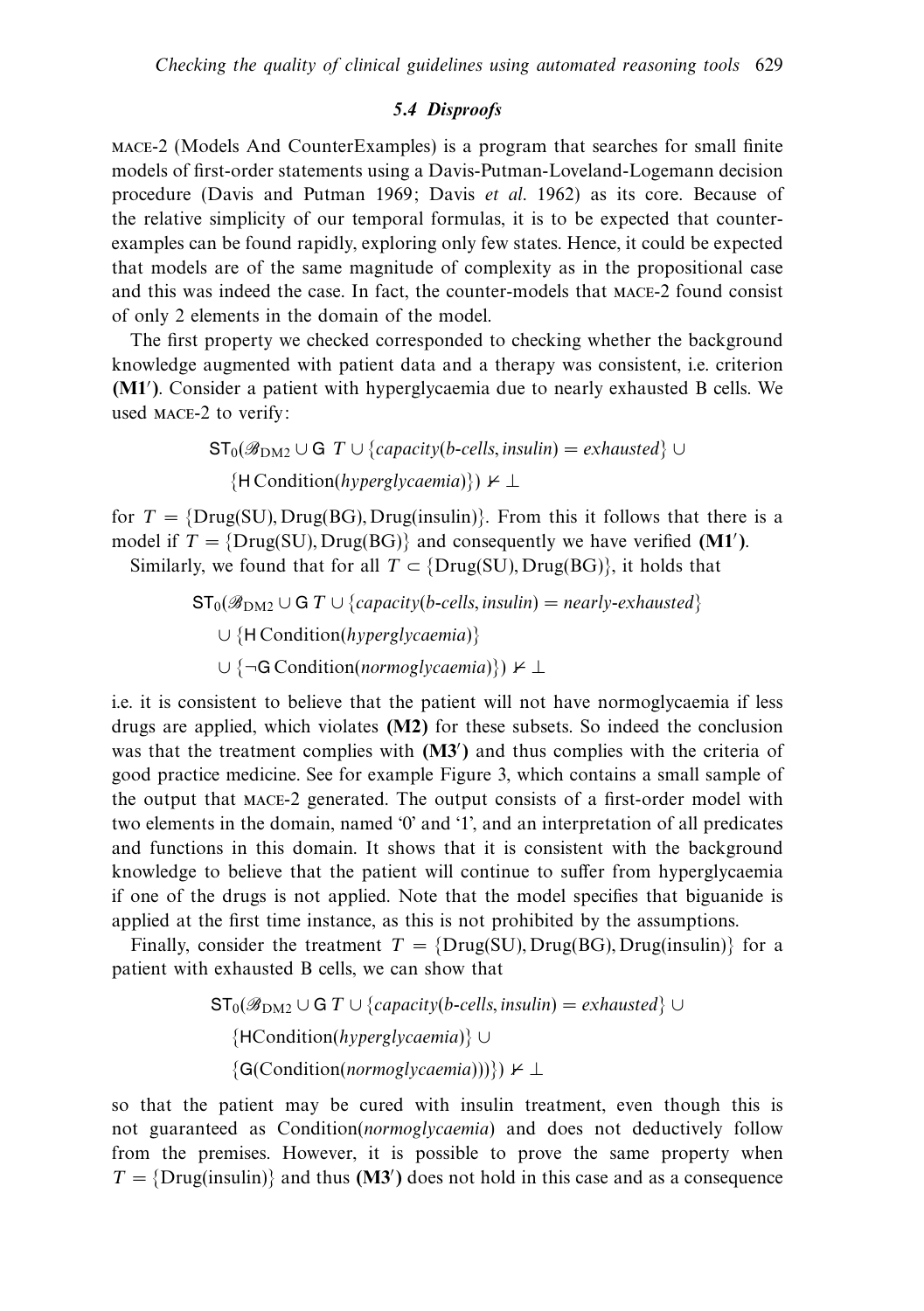$>$ : Condition(hyperglycaemia) :  $t \mid 01$ t 0 1  $---+-- \frac{1}{2}$  $0$  | F T T T  $1$  | F F  $Drug(SU):$  $Drug(BG)$  : t 0 1 t 0 1 ---------------- $F F$ T F capacity(b-cells, insulin) = nearly-exhausted :  $t \mid 01$  $------$ T T

Fig. 3. Snippet from a mace-2 generated model. It lists the truth value of all the unary predicates given each element of the domain (i.e. the time points '0' and '1') and every combination of domain elements for the binary predicate *<*. Truth values are denoted by T (true) and F (false).

the guideline does not comply with the quality requirements as discussed in Section 4.3.

#### *5.5 Plan structure*

So far, we have not considered the order in which treatments are being considered and executed. In this subsection, we look at the problem of reasoning about the order of treatments described in the treatment plan listed in Table 1.

#### 5.5.1 Formalisation

In order to reason about a sequence of treatments, additional formalisation is required. The background knowledge was developed for reasoning about an individual treatment, and therefore, is parameterised for the treatment that is being applied. We postulate  $\mathscr{B}_{\text{DM2}}$ , parameterised by *s*, where *s* is a certain step in the protocol, i.e.  $s = 1, 2, 3, 4$  (cf. Table 1; for example  $s = 1$  corresponds to diet). The first axiom is then described by

$$
\forall s \ (G \ Drug(insulin, s) \rightarrow G(uptake(liver, glucose, s) = up)).
$$

The complete description of this background knowledge is denoted by  $\mathscr{B}_{\mathrm{DM2}}'$ . The reason for this is that the 'G' modality ranges over the time period of an individual treatment, rather than the complete time frame. Similarly, the patient can be described, assuming the description of the patient description does not change, by ∀*s P*(*s*), where *P* is a parameterised description of the patient. For example, in diabetes, it may be assumed that the Quetelet index does not change; however, the condition generally does change due to the application of a treatment.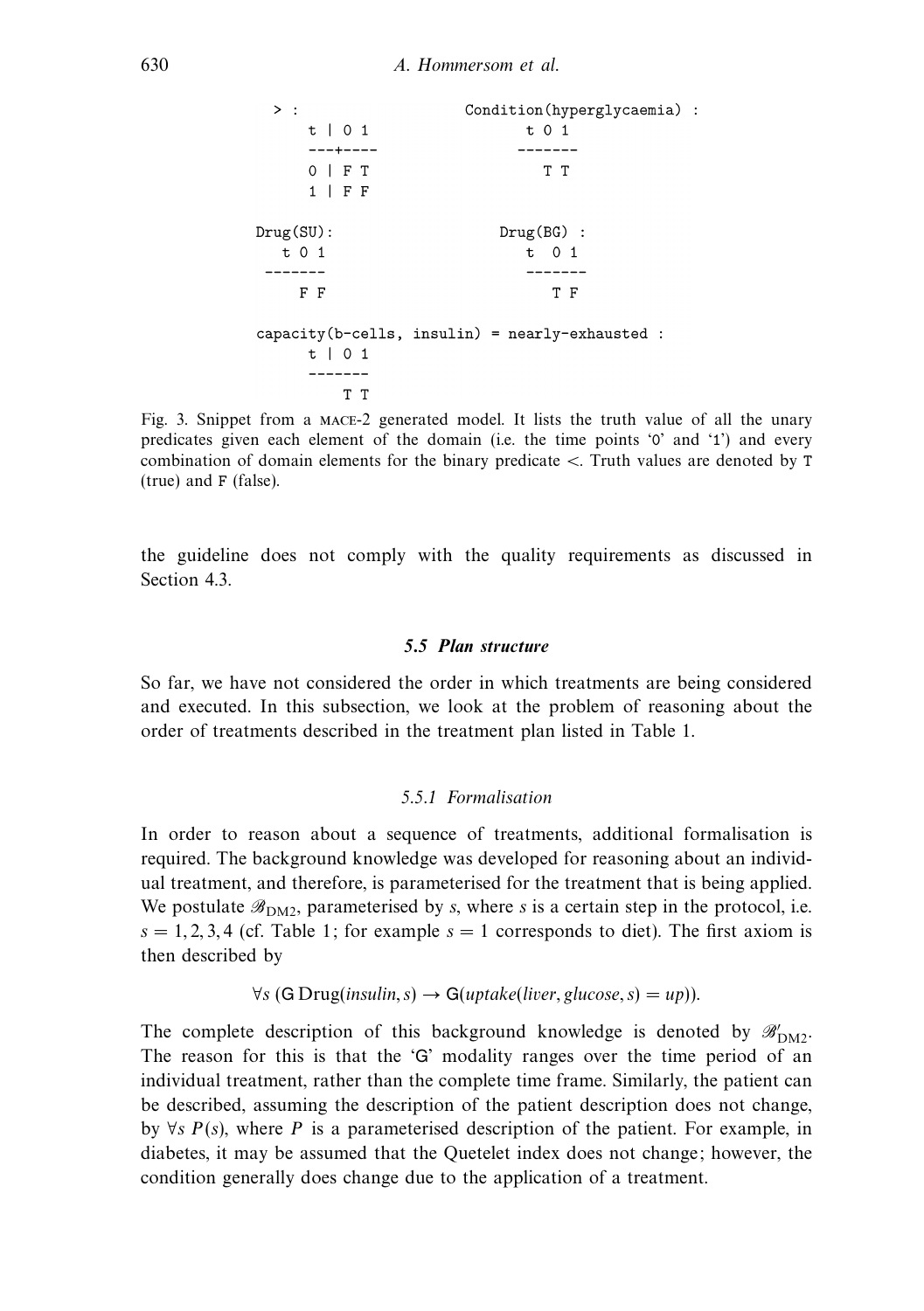The guideline as shown in Table 1 is modelled in two parts. First, we need to specify which treatment is administered in each step of the protocol. Second, the transition from one step to the next has to be specified. The former is modelled as a conjunction of treatments for each step of the guideline. For example, in the initial treatment step (i.e. step 1) only 'diet' is applied, hence, the following is specified:

# G diet(1)*.*

In general, for treatment  $T(s)$  in step *s*, we write  $GT(s)$ . Here *s* is a meta-variable standing for the step in the protocol, i.e. it is a ground atom in the concrete specification of the protocol. Object-level variables can be recognised by the fact that they are bounded by quantification. For example,  $T(s)$  is a ground term in the actual specification, while  $\forall s$  T(*s*) is not. In this notation, we will refer to the set of treatment prescriptions for each step and all patient groups  $P(s)$  as  $\mathscr{D} = \bigcup_{s} P(s) \rightarrow G T(s).$ 

The second part of the formalisation concern the change of treatments, which is formalised by a predicate control(*s*) that describes which step of the guideline will be reached. Recall from Table 1, that treatments are stopped in case they fail, i.e. when they do not result in the desired effect. This change of control can be described in the meta-language as

$$
\mathscr{B} \cup G T(s) \cup P(s) \neq N(s) \Rightarrow control(s+1)
$$
\n<sup>(5)</sup>

for all steps *s*, i.e. if the intention cannot be deduced, then we move to a subsequent step. We will refer to this axiom as the *control axiom*  $C$ . It is not required that the control is mutually exclusive: if  $control(s + 1)$  holds, then  $control(s)$  also holds, although the converse is not necessarily true. Note that  $\neg N(s)$  cannot be deduced from the background knowledge, due to its causal nature; however, clearly, in the context of automatic reasoning, it is useful to reason about the theory deductively. To be able to do this, one can use the so-called completed theory, denoted as COMP(Γ), where  $\Gamma$  is some first-order theory. The COMP function is formally defined in (Clark 1978) for general first-order theories. For propositional theories one can think of this function as replacing implication with bi-implications, for example, COMP( $p \rightarrow q$ ) =  $p \leftrightarrow q$  and COMP({ $p \rightarrow q$ ,  $p \rightarrow r$ }) =  $p \leftrightarrow (q \lor r)$ . By the fact that the temporal formulas can be interpreted as first-order sentences, we have for example:

$$
COMP(G Drug(insulin) \rightarrow Guptake(liver, glucose) = up)
$$
  
= G Drug(insulin) \leftrightarrow Guptake(liver, glucose) = up.

This can be extended for the whole set of axioms of diabetes. The relevance of this operator for this chapter, is that the abductive reasoning can be seen as deductive reasoning in this completed theory (Console et al. 1991). In the following section, we introduce an extension to this idea for the restricted part of temporal logic described in Section 3. These results are based on a direct application of work done by Stärk (Stärk 1994). Then, we will apply those results to the above formalisation.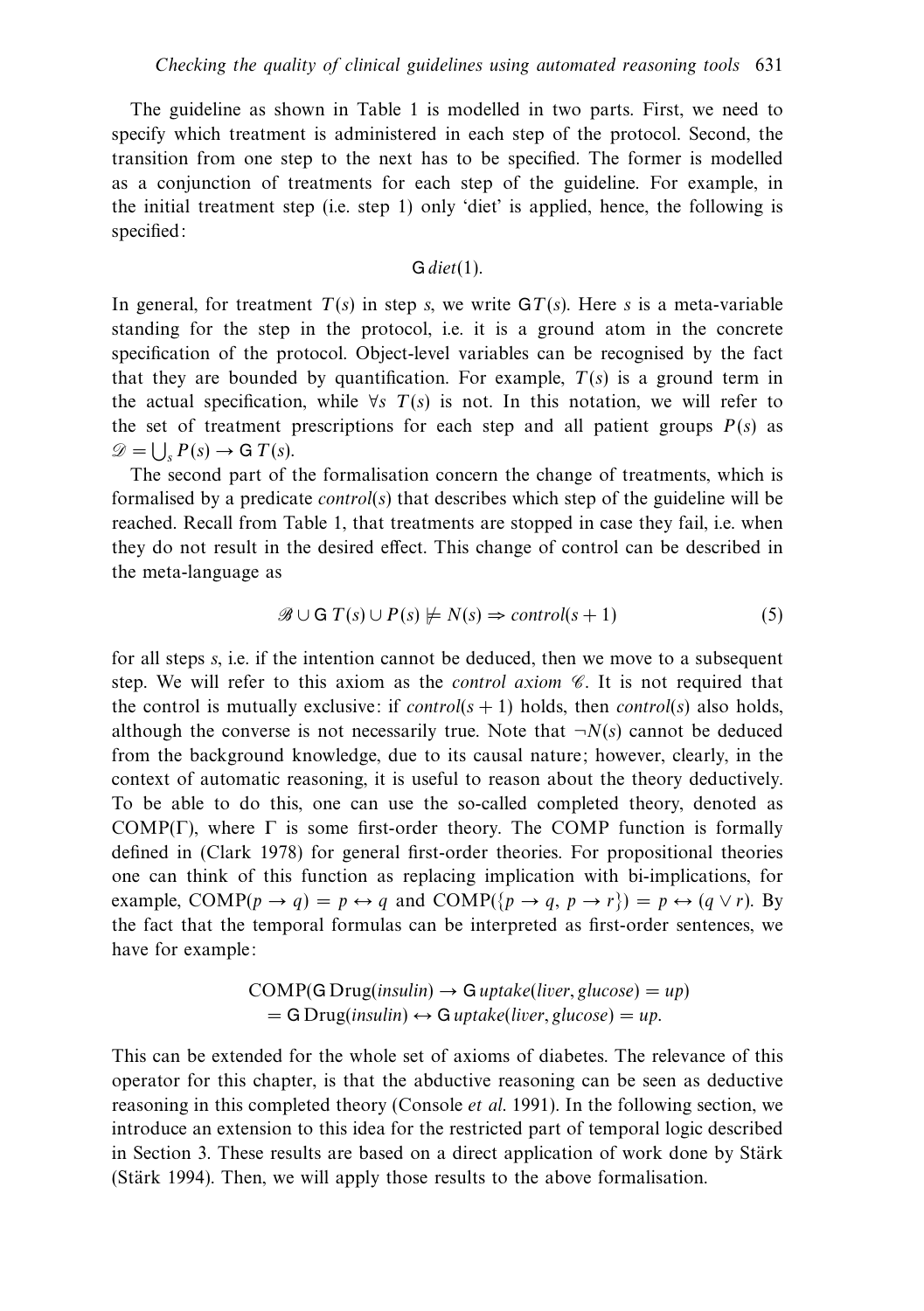#### 5.5.2 Completion

An important resolution strategy is Selective Linear resolution with Definite clauses (SLD) which is linear resolution with a selection function for Horn clauses, i.e. clauses with at most one positive literal (for a definition see for example Lucas and van der Gaag 1991). SLD resolution is sound and refutation complete for Horn clause logic. It is refutation complete in the sense that if one would use a breadthfirst strategy through the tree of all SLD derivations, a finite SLD refutation will be found if the set of Horn clauses is unsatisfiable. Below, as a convenience, we will write that we derive  $\psi$  from  $\varphi$  using SLD resolution iff there is an SLD refutation from  $\varphi \wedge \neg \psi$ .

SLDNF resolution augments SLD resolution with a so-called 'negation as failure' (NAF) rule (Clark 1978). The idea is in order to prove  $\neg A$ , try proving *A*; if the proof succeeds, then the evaluation of  $\neg A$  fails; otherwise, if *A* fails on every evaluation path, then  $\neg A$  succeeds. The latter part of this strategy is not a standard logical rule and could be described formally as, given some theory  $\Gamma$ , if  $\Gamma \not\vdash A$  then  $\Gamma \vdash \neg A$ is concluded. It must be noted that the query *A* must be grounded. This type of inference is featured in logic programming languages such as prolog, although most implementations also infer the negation as failure for non-ground goal clauses.

This type of resolution is used here to show that a completed theory can be used in a deductive setting to reason about the meta-theory. In particular, in Stärk (1994), this is used to show that a certain class of programs have the property that if a proposition deductively follows from that program, then there is a successful SLDNF derivation. This is shown by the so-called input/output specifications, which are given by a set of mode specifications for every predicate. A mode specification for a predicate says which arguments are input arguments and which arguments are output arguments; other arguments are called normal arguments. Given an input/output specification a program must be written in such a way that in a computed answer the free variables of the output terms are contained in the free variables in the input terms. Furthermore, the free variables of a negative literal must be instantiated to ground terms during a computation. For example, the following well-known logic program

$$
append([], L, L)
$$
  
append( $[L_1, L_2, L_3) \rightarrow append([X|L_1], L_2, [X|L_3])$ 

has two mode specifications. Either the first two arguments are input arguments resulting in a concatenation of the two lists in the output argument or, the first two arguments can act as output arguments resulting in the decomposition of the third argument into two lists.

In the following, we will write all ground atoms without arguments, e.g. we denote *A* when we mean  $A(c)$ , where *c* is some constant, unless the constant is relevant. We then prove the following lemma.

Lemma 1 If  $COMP(\Gamma) \models \neg A_g$ , where  $\Gamma$  is a formula of the form:

∀*s*∀*t* (*A*0(*s*) ∧···∧ *An*(*s*) ∧ *An*+1(*t, s*) ∧···∧ *Am*(*t, s*) → *Ak*(*t, s*))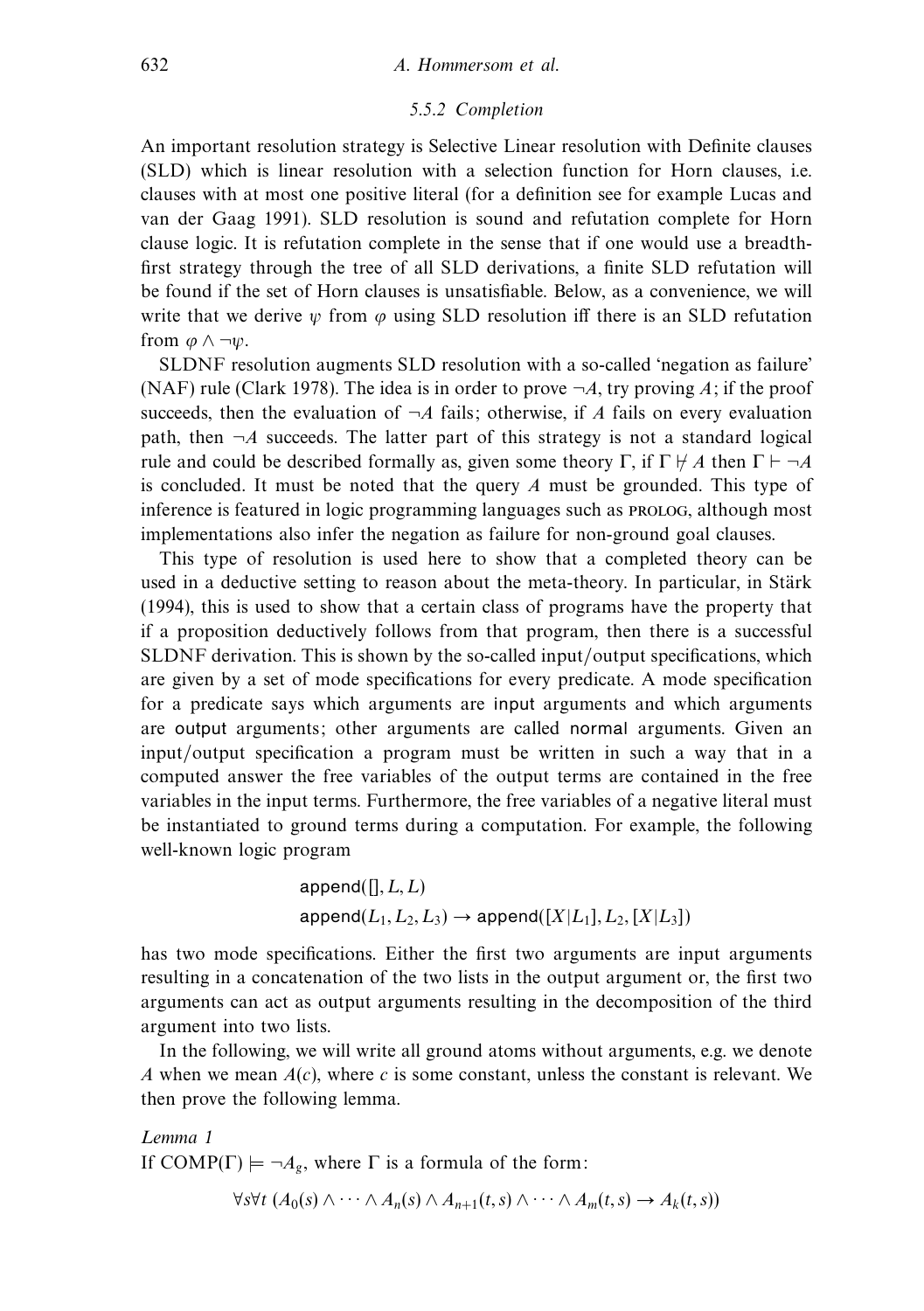where  $A_i$  are all positive atoms and  $A_g$  is any ground atom, then there exists an SLDNF derivation of ¬*Ag* for theory Γ.

A proof can be found in 6. Note here that Γ only contains Horn clauses. Further note that the relation between the completed theory and SLDNF derivation holds for a much more elaborate class of formulas (Stärk 1994). Hence, this result could be generalised to a more elaborate temporal descriptions. However, the fact that we are dealing with Horn clauses yields the following property, which is the main result of this section.

## Theorem 1

If Γ is in the form as assumed in Lemma 1, *A* is again any ground atom, and it holds that  $COMP(\Gamma) \models \neg A$ , then  $\Gamma \not\models A$ .

## Proof

Suppose COMP( $\Gamma$ )  $= \neg A$ . Then by Lemma 1 it holds that  $\neg A$  is derived by SLDNF resolution from Γ. From the definition of SLDNF derivation either ¬*A* holds by SLD resolution or a derivation for *A* fails. In either way, it follows from the soundness of SLD resolution that deriving *A* from Γ using SLD resolution will fail. Since each of the clauses is Horn and SLD resolution is complete for these Horn clauses, it follows that  $\Gamma \not\models A$ .  $\Box$ 

## 5.5.3 Implementation

The result of Theorem 1 is used to investigate the completion of a restricted subset of temporal logic. To simplify matters, we introduce the following assumptions. First, the H operator is omitted. In this case, this is justified as this operator only plays a role to denote the fact that the patient suffers from hyperglycaemia and plays no role in the temporal reasoning. Hence, we have a (propositional) variable that expresses exactly the fact that in the past the condition was hyperglycaemic. Second, as there is no reasoning about the past, we may translate  $G\varphi$  to  $\forall t \varphi(t)$ . Finally, we only make a distinction between whether the glucose level is decreasing or not, i.e. we abstract from the difference between normo- and hypoglycaemia. Furthermore, we assume that the mutual exclusion of values for capacity is omitted and part of the description of the patient, i.e. a patient with  $QI > 27$  is now described by  ${QI > 27, \neg (QI \leq 27)}$ . We will refer to these translation assumptions in addition to the translation to first-order logic described in Section 5.2.1 as ST *<sup>t</sup>*. Furthermore, let  $COMP(\Gamma)$  be understood as the formula which is equivalent according to ST to COMP( $ST'_t(\Gamma)$ ) whenever  $\Gamma$  is a theory in temporal logic. Note that this abstraction is sound, in the sense that anything that is proven with respect to the condition of the patient by the abstracted formulas can be proven from the original specification.

Let  $p_i$  be a patient characteristic, *d* a drug and  $l_i$  either a patient characteristic or drug. The temporal formulas that are allowed are listed in Table 4. We claim that each temporal formula is an instance of a temporal formula mentioned in Table 4, universally quantified by a step *s*, except for the last goal clause which is grounded. The background knowledge can be written in terms of the first and second clause, taken into account that axiom (7) can be rephrased to two clauses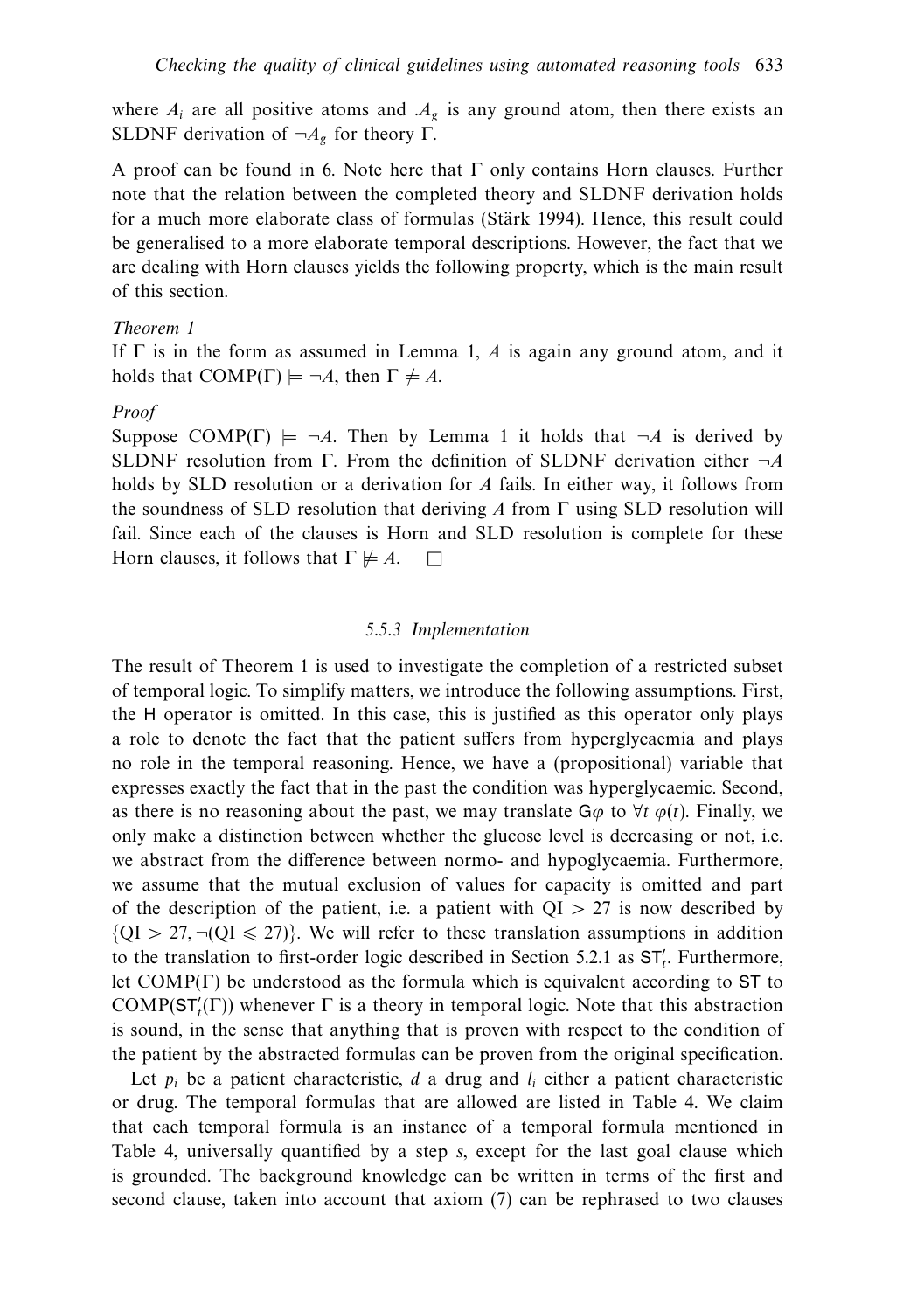| Temporal Logic                                                  | First-order Logic                                                     |  |
|-----------------------------------------------------------------|-----------------------------------------------------------------------|--|
| $A_1 \wedge \cdots \wedge A_n \wedge \mathsf{G} A_{n+1} \wedge$ | $\forall t$ $(A_1 \wedge \cdots \wedge A_n \wedge A_{n+1} \wedge$     |  |
| $\cdots \wedge G A_m \rightarrow G A_i$                         | $\cdots \wedge A_m \rightarrow A_i(t)$                                |  |
| $G(A_1 \wedge \cdots \wedge A_n \rightarrow A_i)$               | $\forall t$ $(A_1(t) \wedge \cdots \wedge A_n(t) \rightarrow A_i(t))$ |  |
| $G A_i, A_i$                                                    | $A_i(t)$ , $A_i$                                                      |  |
| $\neg G A$                                                      | $\neg A_i$                                                            |  |

Table 4. The type of temporal formulas and their translation, where the Skolem constants describing time instances are omitted.

of the first type and we need to make sure that each literal is coded as a positive atom. This is a standard translation procedure that can be done for many theories and is described in e.g. (Shepherdson 1987, p. 23). Axiom (3) needs to be rewritten for each of the cases of capacity implied by the negated sub-formula. For each drug and patient characteristic in the hypothesis, the third clause of Table 4 applies. A goal is an instance of the fourth clause of Table 4. As the first three clauses are Horn, Theorem 1 can be instantiated for the background knowledge, which yields:

Theorem 2  $COMP(\mathscr{B}_{DM2}' \cup G T(s) \cup P(s)) \models \neg N(s) \text{ implies } \mathscr{B}_{DM2}' \cup P(s) \cup G T(s) \not\models N(s).$ 

This states that, if the completed theory implies that the patient will not have normoglycaemia, then this is consistent conclusion with respect to the original specification, for any specific step described by *s*. Therefore, there is no reason to assume that *T* is the correct treatment in step *s*. This result is applied to the control axiom  $\mathscr C$  as described in Section 5.5.1, i.e. formula 5. If we were to deduce that

$$
\text{COMP}(\mathscr{B}\cup\textsf{G}~T(s)\cup P(s))\models \neg N(s)
$$

then, assuming the literals are in a proper form required by Theorem 2, this implies that

$$
\mathscr{B} \cup G T(s) \cup P(s) \not\models N(s)
$$

Thus, we postulate the following axiom describing the change of control, denoted by  $\mathscr{C}'$ 

$$
COMP(\mathscr{B}\wedge G T(s)\wedge P(s))\wedge \neg N(s)\rightarrow control(s+1)
$$

The axioms  $\mathscr{D}$  (cf. Section 5.5.1) and  $\mathscr{C}'$  are added to the guideline formalisation in order to reason about the structure of the guideline.

To investigate the quality of the treatment sequence, a choice of quality criteria has to be chosen. Similarly to individual treatments, notions of optimality could be studied. Here, we investigate the property that for each patient group, the intention should be reached at some point in the guideline. For the diabetes guideline, this is formalised as follows:

$$
\mathscr{B}_{\text{DM2}}' \cup \mathscr{D} \cup \forall s \; P(s) \models \exists s \; N(s)
$$

As we restrict ourselves to a particular treatment described in step *s*, this property is similar to the property proven in Section 5.3. However, it is possible that the control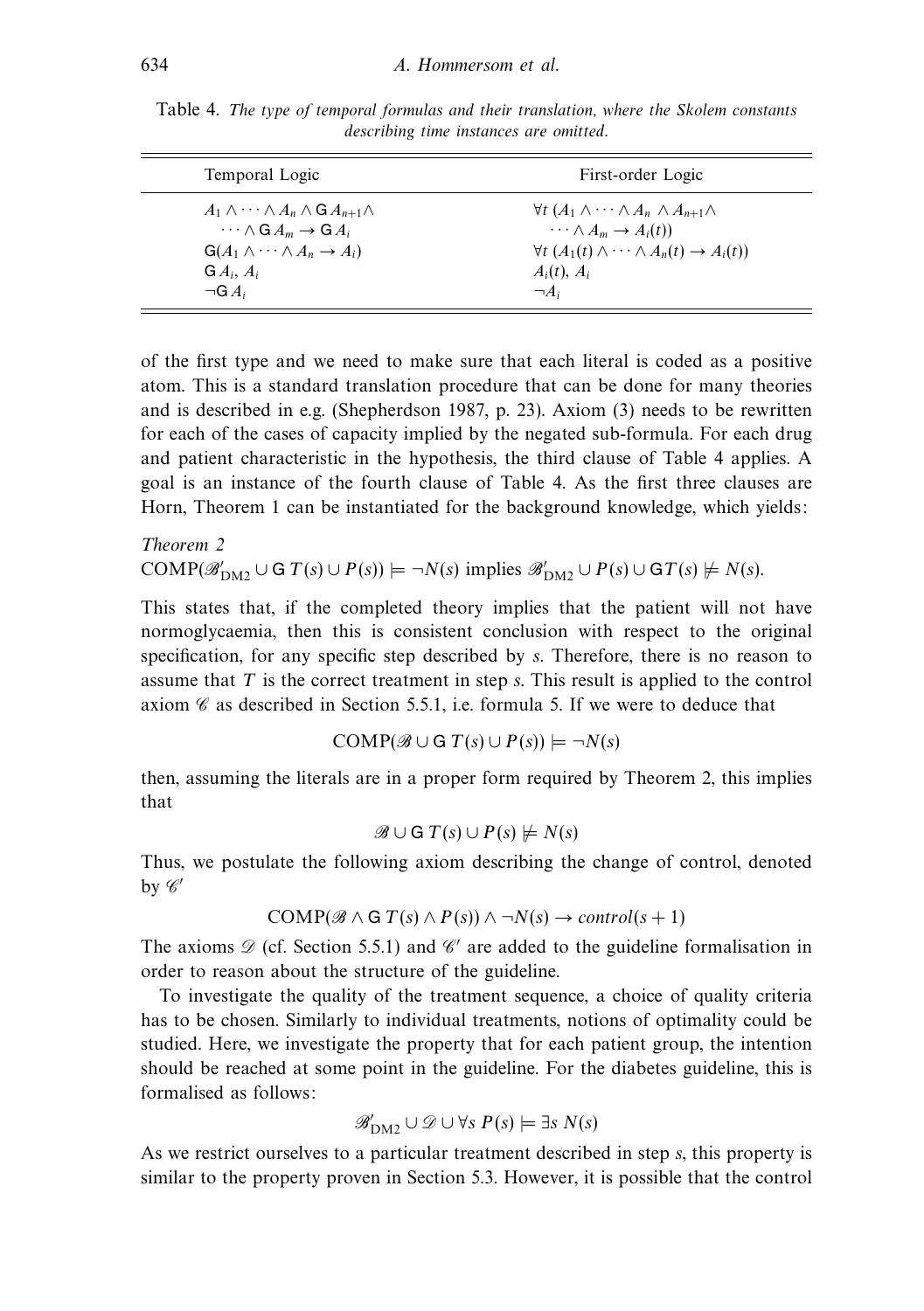never reaches *s* for a certain patient group, hence, using the knowledge described in  $\mathscr{C}$ , it is also important to verify that this step is indeed reachable, i.e.

$$
\mathscr{B}_{\text{DM2}}' \cup \mathscr{D} \cup \forall s \; P(s)) \cup \mathscr{C}' \models \exists s \; (N(s) \land \mathit{control}(s))
$$

The above was used to verify a number of properties for different patient groups. For example, assume

$$
P(s) = \{capacity(liver, glucose, s) = exhausted, QI(s) \le 27
$$
  
HO condition(*normoglycaemia*)\}

(note the H operator is abstracted from the specification) then

$$
\mathscr{B}_{\text{DM2}}' \cup \mathscr{D} \cup \forall_{s} P(s) \cup \mathscr{C}' \models \text{G Condition}(normoglycaemia, 3) \land control(3)
$$

i.e. the third step will be reached and in this step the patient will be cured. This was implemented in orrer using the translation as discussed in the previous subsection. As the temporal reasoning is easier due to the abstraction that was made, the proofs are reasonably short. For example, in the example above, the proof has length 25 and was found immediately.

#### **6 Conclusions**

The quality of guideline design is for the largest part based on its compliance with specific treatment aims and global requirements. We have made use of a logical metalevel characterisation of such requirements, and with respect to the requirements use was made of the theory of abductive, diagnostic reasoning, i.e. to diagnose potential problems with a guideline (Poole 1990; Lucas 1997, 2003). In particular, what was diagnosed were problems in the relationship between medical knowledge, and suggested treatment actions in the guideline text and treatment effects; this is different from traditional abductive diagnosis, where observed findings are explained in terms of diagnostic hypotheses. This method allowed us to examine fragments of a guideline and to prove properties of those fragments. Furthermore, we have succeeded in proving a property using the structure of the guideline, namely that the blood glucose will go down eventually for all patients if the guideline is followed (however, patients run the risk of developing hypoglycaemia).

In earlier work (Hommersom et al. 2007), we used a tool for interactive program verification, named KIV (Reif 1995), for the purpose of quality checking of the diabetes type 2 guideline. Here, the main advantage of the use of interactive theorem proving was that the resulting proofs were relatively elegant as compared to the solutions obtained by automated resolution-based theorem proving. This may be important if one wishes to convince the medical community that a guideline complies with their medical quality requirements and to promote the implementation of such a guideline. However, to support the design of guidelines, this argument is of less importance. A push-button technique would there be more appropriate. The work that needs to be done to construct a proof in an interactive theorem prover would severely slow down the development process as people with specialised knowledge are required.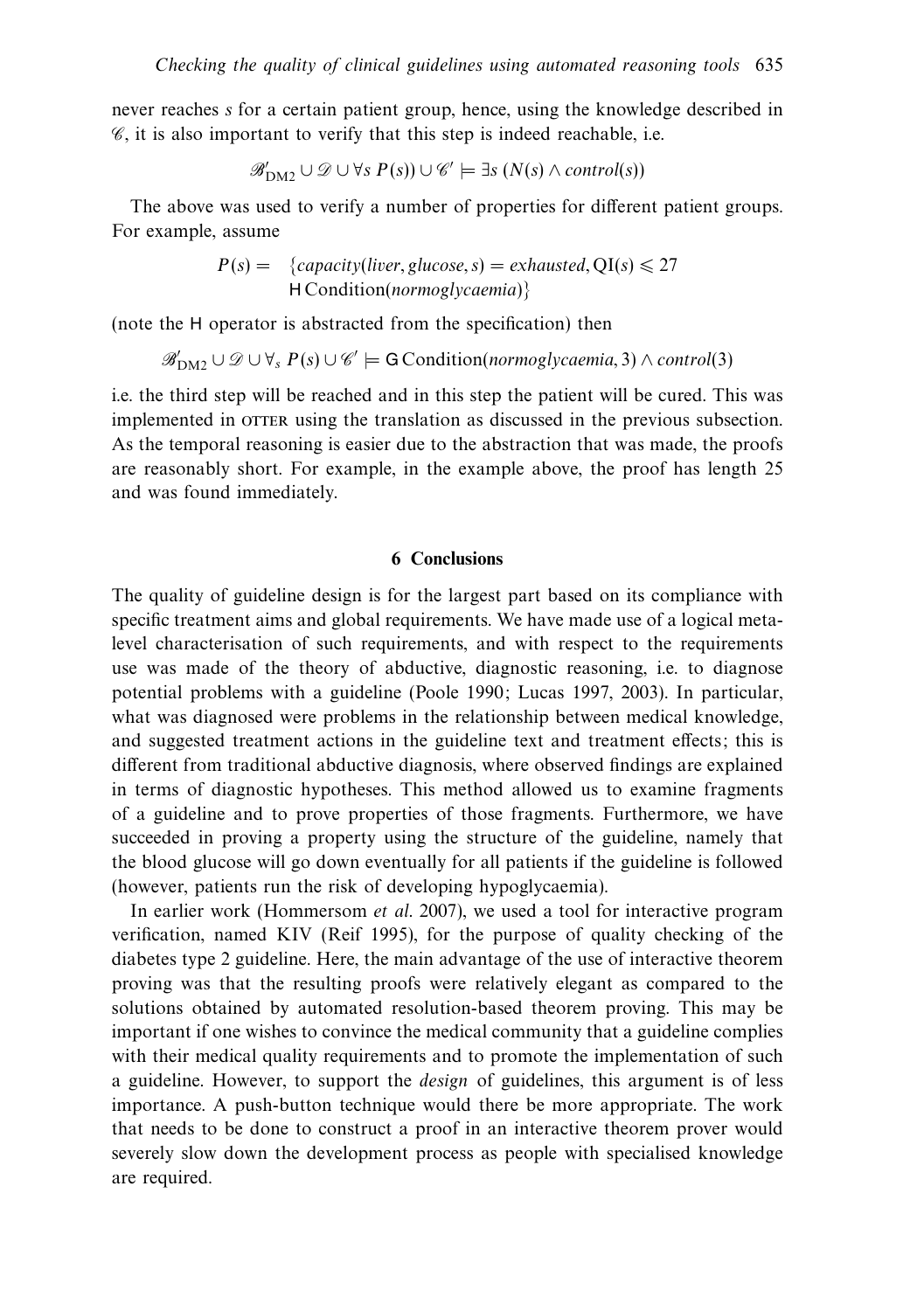Another method for verification that is potentially useful is model checking. One advantage is that it allows the end user, in some cases, to inspect counter example if it turns out that a certain quality requirement does not hold. The main disadvantage is that the domain knowledge as we have used here is not obviously represented into an automaton, as knowledge stated in linear temporal logic usually cannot succinctly be translated to such a model.

One of the main challenges remains bridging the gap between guideline developers and formal knowledge needed for verification. The practical use of the work that is presented here depends on such developments, although there are several signs that these developments will occur in the near future. Advances in this area have been made in for example visualisation (Kosara and Miksch 2001) and interactive execution of guideline representation languages. Furthermore, the representation that we have used in this paper is conceptually relatively simple compared to representation of guidelines and complex temporal knowledge discussed in for example (Shahar and Cheng 2000), however, in principle all these mechanisms could be formalised in first-order logic and could be incorporated in this approach. Similarly, probabilities have been ignored in this paper, for which several probabilistic logics that have been proposed in the last couple of years seem applicable in this area (Kersting and De Raedt 2000; Richardson and Domingos 2006). Exploring other types of analysis, including quantitative and statistical, could have considerable impact, as we are currently moving into an era where guidelines are evolving into highly structured documents and are constructed more and more using information technology. It is not unlikely that the knowledge itself will be stored using a more formal language. Methods for assisting guideline developers looking into the quality of clinical guidelines, for example, using automated verification will then be useful.

### **Acknowledgement**

This work was partially supported by the European Commission's IST program, under contract number IST-FP6-508794 (Protocure II project).

## **Appendix A: Proof of meta-level property (M2)**

In the formulas below, each literal is augmented with a time-index. These implicitly universally quantified variables are denoted as *t* and *t'*. Recall that  $g(x, y) = down$ is implemented as  $\neg$ (*g*(*x, y*) = *up*) and functions *f* and *f'* are Skolem functions introduced by OTTER. Both Skolem functions map a time point to a later time point. Consider the following clauses in the usable and set-of-support list:

2 capacity(b-cells, insulin, t)  $\neq$  nearly-exhausted ∨ capacity(b-cells, insulin,  $t$ )  $\neq$  exhausted 14 *t*  $\neq$  *f*(*t*) ∨ *capacity*(*b*-*cells, insulin, <i>t*) = *exhausted* ∨ *t* > *t'* ∨  $section(b\text{-}cells, insulin, t') = up$ 15  $\neg Drug(SU, f(t)) \lor capacity(b\text{-}cells, insulin, t) = exhausted \lor t > t' \lor$  $section(b\text{-}cells, insulin, t') = up$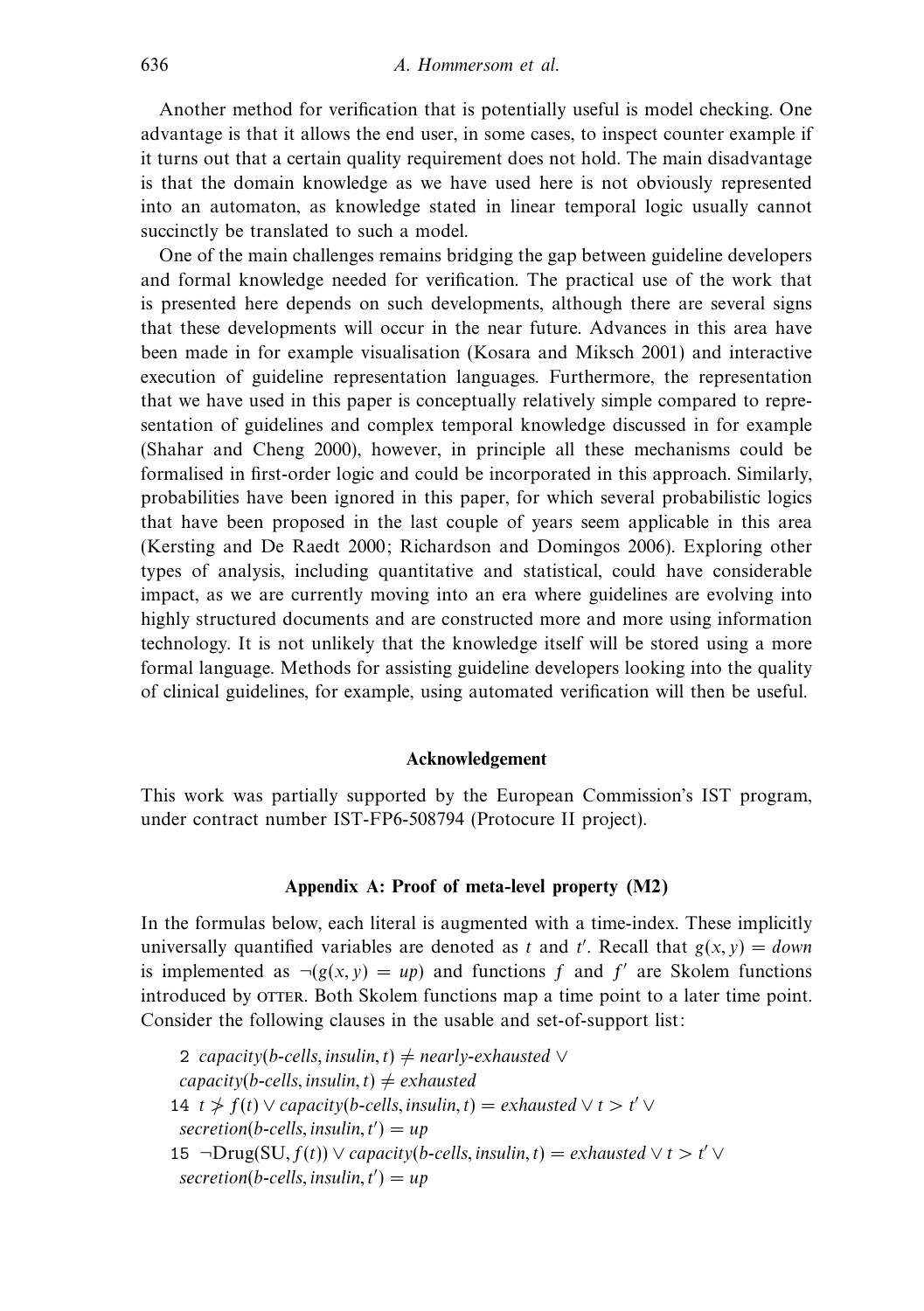51  $0 > t \vee$  Drug(SU, t) 53  $capacity(b\text{-}cells, insulin, 0) = nearly\text{-}exhausted$ 

For example, assumption (53) models the capacity of the B cells, i.e. nearly exhausted at time 0 where the property as shown above should be refuted. Note that some of the clauses are introduced in the translation to propositional logic, for example assumption (2) is due to the fact that values of the capacity are mutually exclusive. This is consistent with the original formalisation, as functions map to unique elements for element of the domain.

Early in the proof, OTTER deduced that if the capacity of insulin in B cells is nearly-exhausted, then it is not completely exhausted:

56 [neg\_hyper, 53, 2] capacity(b-cells, insulin, 0)  $\neq$  exhausted

Now we skip a part of the proof, which results in information about the relation between the capacity of insulin and the secretion of insulin in B cells at a certain time point:

```
517 [neg_hyper,516,53] 0 \neq f'(0)765 [neg hyper,761,50,675]
          capacity(b-cells, insulin, f
(0)) = nearly-exhausted ∨
          secretion(b-cells, insulin, f
(0)) = down.
```
This information allows or the quickly complete the proof, by combining it with the information about the effects of a sulfonylurea drug:

```
766 [neg hyper,765,15,56,517]
             capacity(b-cells, insulin, f(0)) \neq nearly-exhausted \vee\negDrug(SU, f'(0))
767 [neg hyper,765,14,56,517]
             capacity(b-cells, insulin, f(0)) \neq nearly-exhausted \vee0 \neq f(0)
```
after which (53) can be used as a nucleus to yield:

768  $[$ neg\_hyper,767,53]  $0 \neq f_1(0)$ 

and consequently by taking (51) as a nucleus, we find that at time point 0 the capacity of insulin is not nearly exhausted:

```
769 [neg hyper,768,51,766]
             capacity(b\text{-}cells, insulin, 0) \neq nearly\text{-}exhausted.
```
This directly contradicts one of the assumptions and this results in an empty clause:

770 [binary,769.1,53.1] ⊥

## **Appendix B: Proof of Lemma 1**

Let Γ and Π denote lists of literals. An *n*-tuple  $(x_1,...,x_n) \in \{\text{in}, \text{out}, \text{normal}\}^n$  is called a *mode specification* for an *n*-place relation symbol  $R \in Rel$ , denoted by  $\alpha, \beta, \gamma$ .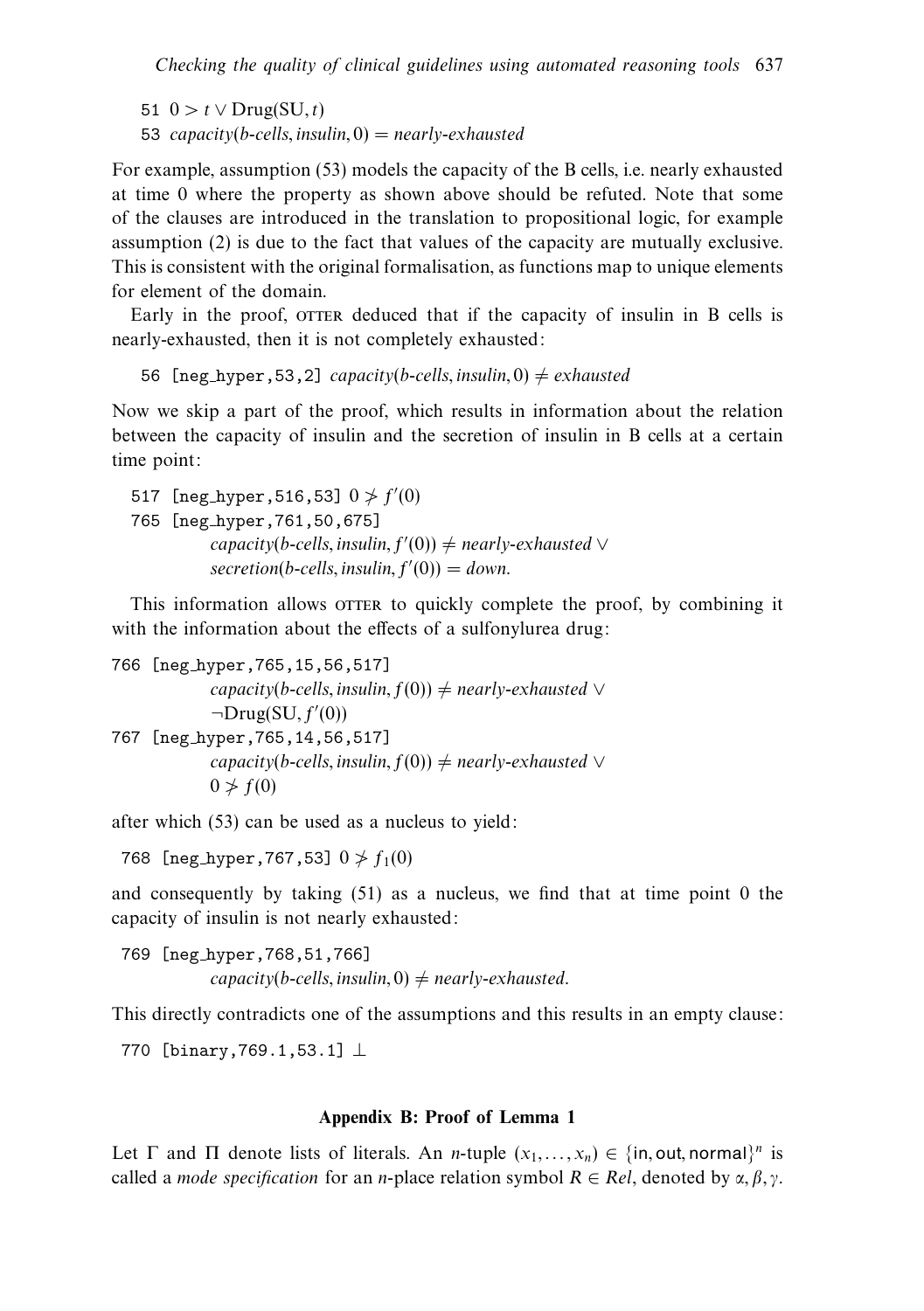The set of *input variables* of the atom  $R(t_1, \ldots, t_n)$  (where  $t_i$  is a term) given a mode specification is defined by

$$
in(R(t_1,\ldots,t_n),(x_1,\ldots,x_n))=\bigcup \{vars(t_i)\mid 1\leq i\leq n, x_i=\text{in}\}.
$$

Analogously, the set of output variables is given by

 $out(R(t_1,...,t_n),(x_1,...,x_n)) = \bigcup \{vars(t_i) | 1 \le i \le n, x_i = \text{out}\}.$ 

An input/output specification is a function *S* which assigns to every *n*-place relation symbol *R* a set  $S^+(R/n) \subseteq {\{in, out, normal\}}^n$  of positive mode specification and a set  $S^{-}(R/n) \subseteq \{in, normal\}^n$  of negative mode specifications for *R*.

Definition 1 (Definition 2.1 (Stärk 1994))

A clause  $\Pi \rightarrow A$  is called *correct* with respect to an input/output specification *S* or S-correct iff

- **(C1)** for all positive modes  $\alpha \in S^+(A)$  there exists a permutation of the literals of the body  $\Pi$  of the form  $B_1, \ldots, B_m, \neg C_1, \ldots, \neg C_n$  and for all  $1 \leq i \leq m$  a positive mode  $\beta_i \in S^+(B_i)$  such that
	- for all  $1 \le i \le m$ ,  $in(B_i, \beta_i) \subseteq in(A, \alpha) \cup \bigcup_{1 \le j \le i} out(B_j, \beta_j)$ ,
	- $\bullet$  *out*(*A*, α) ⊆ *in*(*A*, α) ∪ ∪<sub>1≤*j*≤*m*</sub> *out*(*B<sub>j</sub>*, *β<sub>j</sub>*),
	- for all  $1 \leq i \leq n$ ,  $S^{-}(C_i) \neq \emptyset$  and  $vars(C_i) \subseteq in(A, \alpha) \cup \bigcup_{1 \leq j \leq m} out(B_j, \beta_j)$ ,
- **(C2)** for all negative modes  $\alpha \in S^{-1}(A)$  for all positive literals *B* of  $\Pi$  there exists a negative mode  $\beta \in S^{-1}(B)$  with  $in(B, \beta) \subseteq in(A, \alpha)$  and for all negative literals  $\neg C$ of  $\Pi$  there exists a positive mode  $\gamma \in S^+(C)$  with  $in(C, \gamma) \subseteq in(A, \alpha)$ .

A program *P* is called correct with respect to an input/output specification *S* iff all clauses of *P* are *S*-correct.

# Definition 2 (Definition 2.2 (Stärk 1994))

A goal Γ is called correct with respect to an input/output specification *S* or S-correct iff there exists a permutation  $B_1, \ldots, B_m, \neg C_1, \ldots, \neg C_n$  of the literals of  $\Gamma$  and for all  $1 ≤ i ≤ m$  a positive mode  $β<sub>i</sub> ∈ S<sup>+</sup>(B<sub>i</sub>)$  such that

**(G1)** for all  $1 \le i \le m$ ,  $in(B_i, \beta_i) \subseteq \bigcup_{1 \le j \le i} out(B_j, \beta_j)$ ,

**(G2)** for all  $1 \le i \le m$ ,  $S^{-}(C_i) \ne \emptyset$  and  $vars(C_i) \subseteq \bigcup_{1 \le j \le m} out(B_j, \beta_j)$ .

Theorem 3 (reformulation of Theorem 5.4 (Stärk 1994))

Let  $P$  be a normal program which is correct with respect to the input/output specification *S* and let  $L_1, \ldots, L_r$  be a goal.

(a) If  $\text{COMP}(P) \models L_1 \land \cdots \land l_r$  and  $L_1, \ldots, L_r$  is correct with respect to *S* then there exists a substitution *θ* such that there is a successful SLDNF derivation for  $L_1, \ldots, L_r$  with answer  $\theta$ . (...)

Define  $S^+ = S^- = \{$ (normal) for every unary predicate and  $\{$ (normal, normal) $\}$ for every binary predicate. Observe that  $\Gamma$  contains only definite clauses, so each condition in Definition 1 is trivially satisfied, thus Γ is *S*-correct. Similarly, as the goal  $\psi$  is definite, all clauses of Definition 2 are trivially satisfied, thus also *S*-correct. Hence, by Theorem 3, we find that there is a successful SLDNF derivation of  $\psi$ given Γ.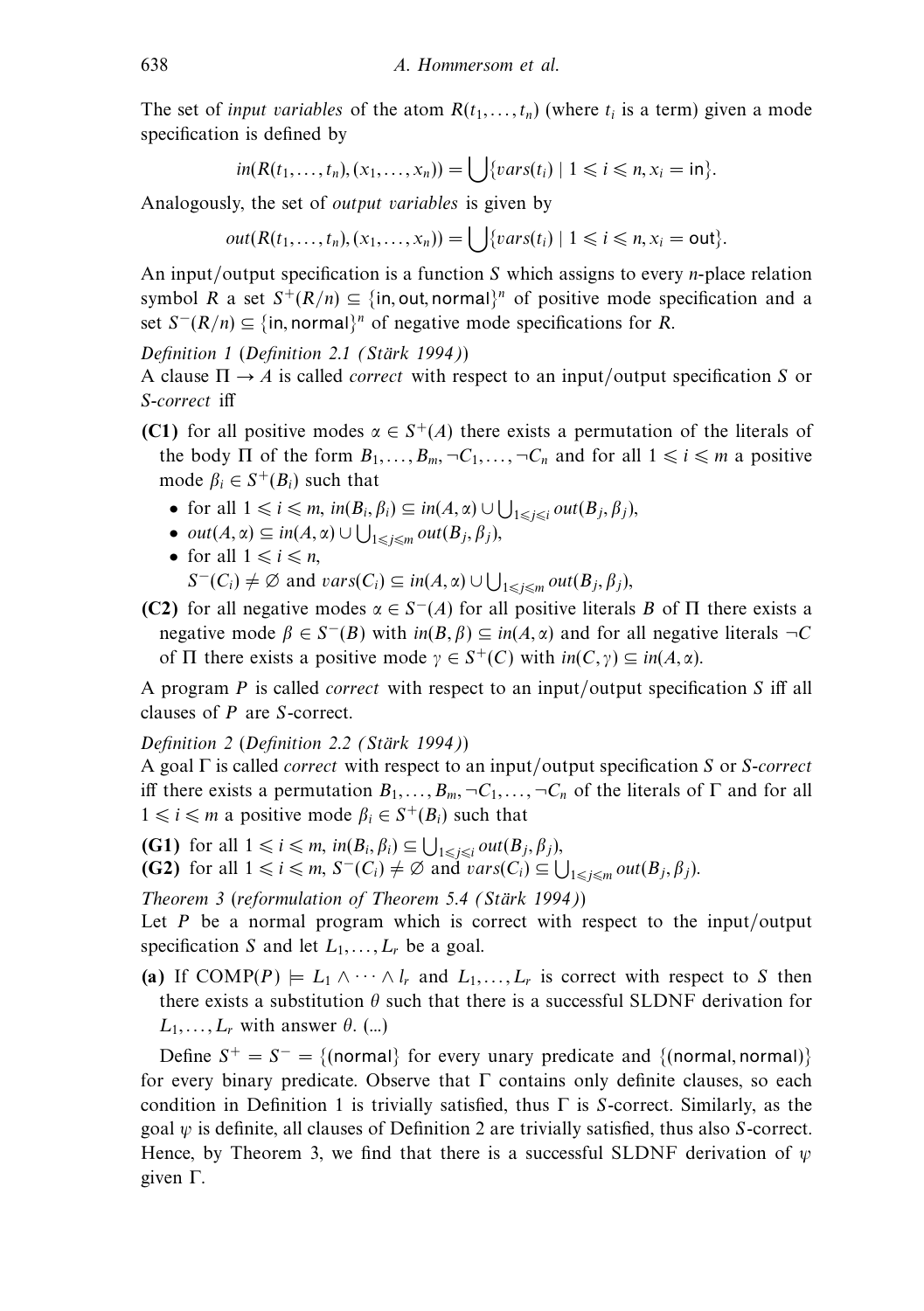#### **References**

- Allen, J. 1983. Maintaining knowledge about temporal intervals. Communications of the ACM 26, 11, 832–843.
- Areces, C., Gennari, R., Heguiabehere, J. and De Rijke, M. 2000. Tree-based heuristics in modal theorem proving. In *Proc. of the ECAI'2000*. Berlin, Germany.
- BÄUMLER, S., BALSER, M., DUNETS, A., REIF, W. AND SCHMITT, J. 2006. Verification of medical guidelines by model checking  $-$  a case study. In *Proc. of 13th International SPIN* Workshop on Model Checking of Software, A. Valmari, Ed. LNCS, vol. 3925. Springer-Verlag, Heidelberg, 219–233.
- Clark, K. L. 1978. Negation as failure. In Logic and Data Bases, H. Gaillaire and J. Minker, Eds. Plenum Press, New York, 293–322.
- Console, L., Dupre, D. T. and Torasso, P. 1991. On the relationship between abduction and deduction. Journal of Logic and Computation 1 (5), 661–690.
- Console, L. and Torasso, P. 1991. A spectrum of logical definitions of model-based diagnosis. Computational Intelligence 7 (3), 133–141.
- DAVIS, M., LOGEMANN, G. AND LOVELAND, D. 1962. A machine program for theorem proving. Communications of the  $ACM$  5(7), 394–397.
- Davis, M. and Putman, H. 1969. A computing procedure for quantification theory. Journal of the ACM 7, 201–215.
- DUFTSCHMID, G., MIKSCH, S. AND GALL, W. 2002. Verification of temporal scheduling constraints in clinical practice guidelines. Artificial Intelligence in Medicine 25, 93– 121.
- Evans, J. S. 1988. The knowledge elicitation problem: A psychological perspective. Behaviour and Information Technology 7 (2), 111–130.
- Fox, J. AND DAS, S. 2000. Safe and Sound: Artificial Intelligence in Hazardous Applications, MIT Press, Cambridge, MA, USA.
- Fox, J., Patkar, V. and Thomson, R. 2006. Decision support for health care: The proforma evidence base. Informatics in Primary Care 14 (1), 49–54.
- Gabbay, D. M. 1989. The declarative past and imperative future: Executable temporal logic for interactive systems. In Temporal Logic in Specification, Vol. 398, H. Barringer, Ed., LNCS. Springer-Verlag, Berlin, 409–448.
- Ganong, W. 2005. Review of Medical Physiology, 22nd ed. McGraw-Hill, London, UK.
- Groot, P., Hommersom, A., Lucas, P. J. F., Serban, R., Ten Teije, A. and van Harmelen, F. 2007. The role of model checking in critiquing based on clinical guidelines. In Proc. of AIME-2007. Springer-Verlag, Heidelberg, 411–420.
- GUYTON, A. AND HALL, J. 2000. Textbook of Medical Physiology. W. B. Saunders Company, Philadelphia, PA, USA.
- Hommersom, A. J., Groot, P., Lucas, P. J. F., Balser, M. and Schmitt, J. 2007. Verification of medical guidelines using background knowledge in task networks. IEEE Transactions on Knowledge and Data Engineering 19 (6), 832–846.
- JECH, T. 1995. OTTER experiments in a system of combinatory logic. Journal of Automated Reasoning 14 (3), 413–426.
- KERSTING, K. AND DE RAEDT, L. 2000. Bayesian logic programs. In *Proc. of the Work*in-Progress Track at the 10th International Conference on Inductive Logic Programming, J. Cussens and A. Frisch, Eds. Vol. 35 of CEUR workshop proceedings, Aachen Germany, 138–155.
- KNUTH, D. E. AND BENDIX, P. B. 1970. Simple word problems in universal algebras. In Computational Algebra, J. Leech, Ed. Pergamon, 263–297.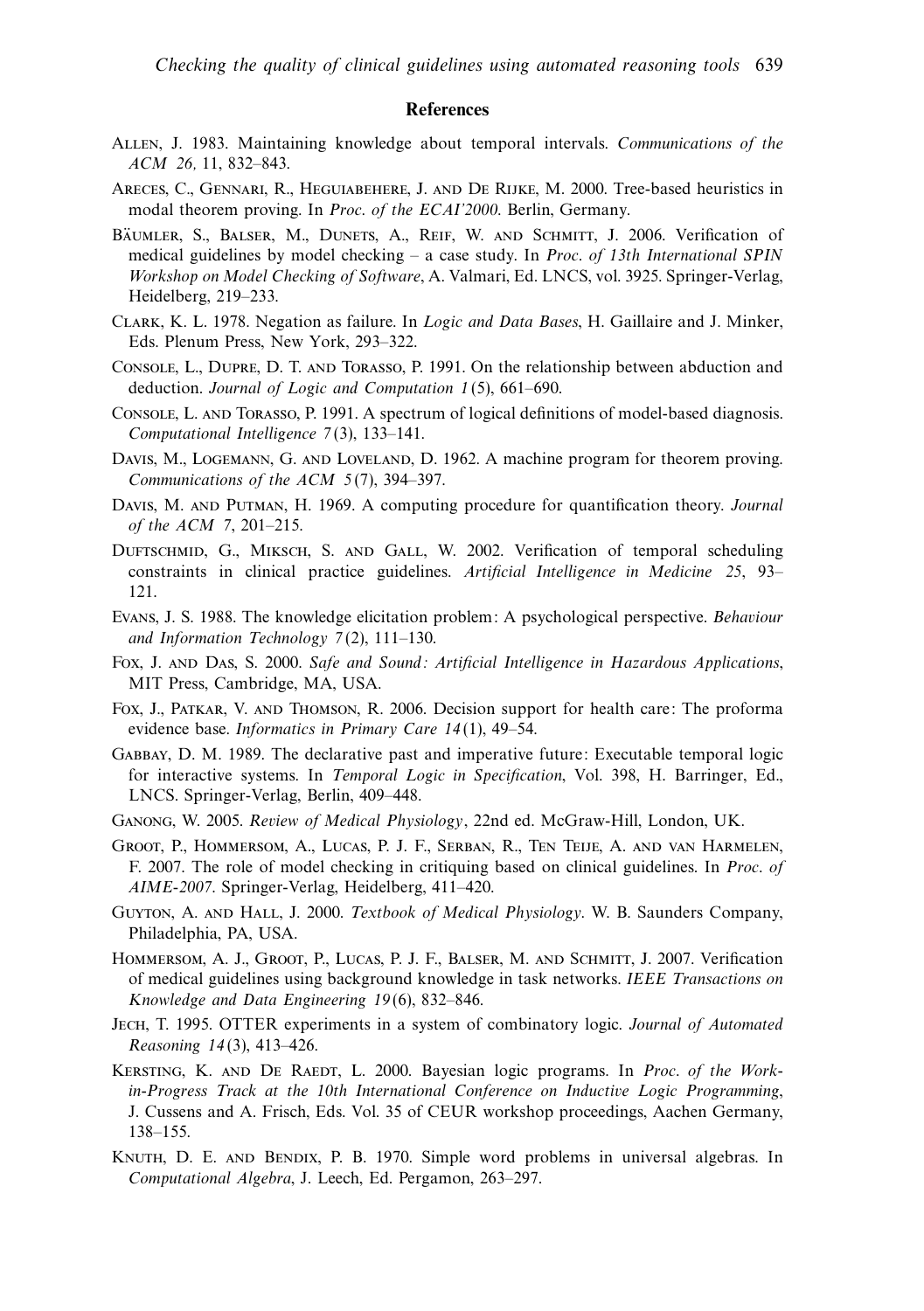- Kosara, R. and Miksch, S. May 2001. Metaphors of movement: A visualization and user interface for time-oriented, skeletal plans. Artificial Intelligence in Medicine  $22(2)$ , 111– 131.
- Lehmann, E. 1998. Compartmental models for glycaemic prediction and decision-support in clinical diabetes care: Promise and reality. Computer Methods and Programs in Biomedicine 56 (2), 193–204.
- Lucas, P. J. F. 1993. The representation of medical reasoning models in resolution-based theorem provers. Artificial Intelligence in Medicine 5, 395–419.
- Lucas, P. J. F. 1995. Logic engineering in medicine. The Knowledge Engineering Review  $10(2)$ 153–179.
- Lucas, P. J. F. 1997. Symbolic diagnosis and its formalisation. The Knowledge Engineering Review 12, 2, 109–146.
- Lucas, P. J. F. 2003. Quality checking of medical guidelines through logical abduction. In Proc. of AI-2003 (Research and Developments in Intelligent Systems XX), F. Coenen, A. Preece and A. Mackintosh, Eds. Springer, London, 309–321.
- Lucas, P. J. F. and van Der Gaag, L. C. 1991. Principles of Intelligent Systems. Addison-Wesley, Wokingham.
- Magni, P., Bellazzi, R., Sparacino, G. and Cobelli, C. 2000. Bayesian identification of a population compartmental model of c-peptide kinetics. Annals of Biomedical Engineering 28, 812–823.
- Marcos, M., Balser, M., Ten Teije, A. and van Harmelen, F. 2002. From informal knowledge to formal logic: A realistic case study in medical protocols. In *Proc. of the 12th EKAW-2002*, Sigüenza, Spain.
- MARKEY, N. 2003. Temporal logic with past is exponentially more succinct. *EATCS Bulletin 79*, 122–128.
- McCune, W. June, 2001. MACE 2.0 Reference Manual and Guide. Tech. Memo ANL/MCS-TM-249, Argonne National Laboratory, Argonne, IL.
- McCune, W. August 2003. Otter 3.3 Reference Manual. Tech. Memo ANL/MCS-TM-263, Argonne National Laboratory, Argonne, IL.
- MILLER, P. 1984. A Critiquing Approach to Expert Computer Advice: ATTENDING. Pittman, London.
- Moore, R. C. 1979. Reasoning about Knowledge and Action. Ph.D. Thesis, MIT.
- Moszkowski, B. 1985. A temporal logic for multilevel reasoning about hardware. In IEEE Computer, 2nd ed., Vol. 18, Los Alamitos, CA, USA, 10–19.
- OHLBACH, H. J. 1988. A resolution calculus for modal logics. In Proc. CADE-88: International Conference on Automated Deduction, E. Lusk and R. Overbeek, Eds. LNCS, vol. 310. Springer-Verlag, Heidelberg, 500–516.
- PATIL, R. 1981. Causal representation of patient illness for ELECTROLYTE and ACID-BASE diagnosis. Tech. Rep. MIT/LCS/TR-267, MIT.
- Peleg, M., Boxwala, A., Ogunyemi, O., Zeng, P., Tu, S., Lacson, R., Begnstam, E. and Ash, N. 2000. GLIF3: The evolution of a guideline representation format. In Proc. of AMIA Annual Symposium, Hanley and Belfus, Philadelphia, PA, USA, 645–649.
- Pelletier, F. J., Sutcliffe, G. and Suttner, C. B. 2002. The development of CASC. AI Communications 15 (2–3), 79–90.
- PHILLIPS, J. D. AND VOJTĚCHOVSKIÝ, P. 2005. Linear groupoids and the associated wreath products. Journal of Symbolic Computation 40(3), 1106–1125.
- Poole, D. 1990. A methodology for using a default and abductive reasoning system. International Journal of Intelligent System 5 (5), 521–548.